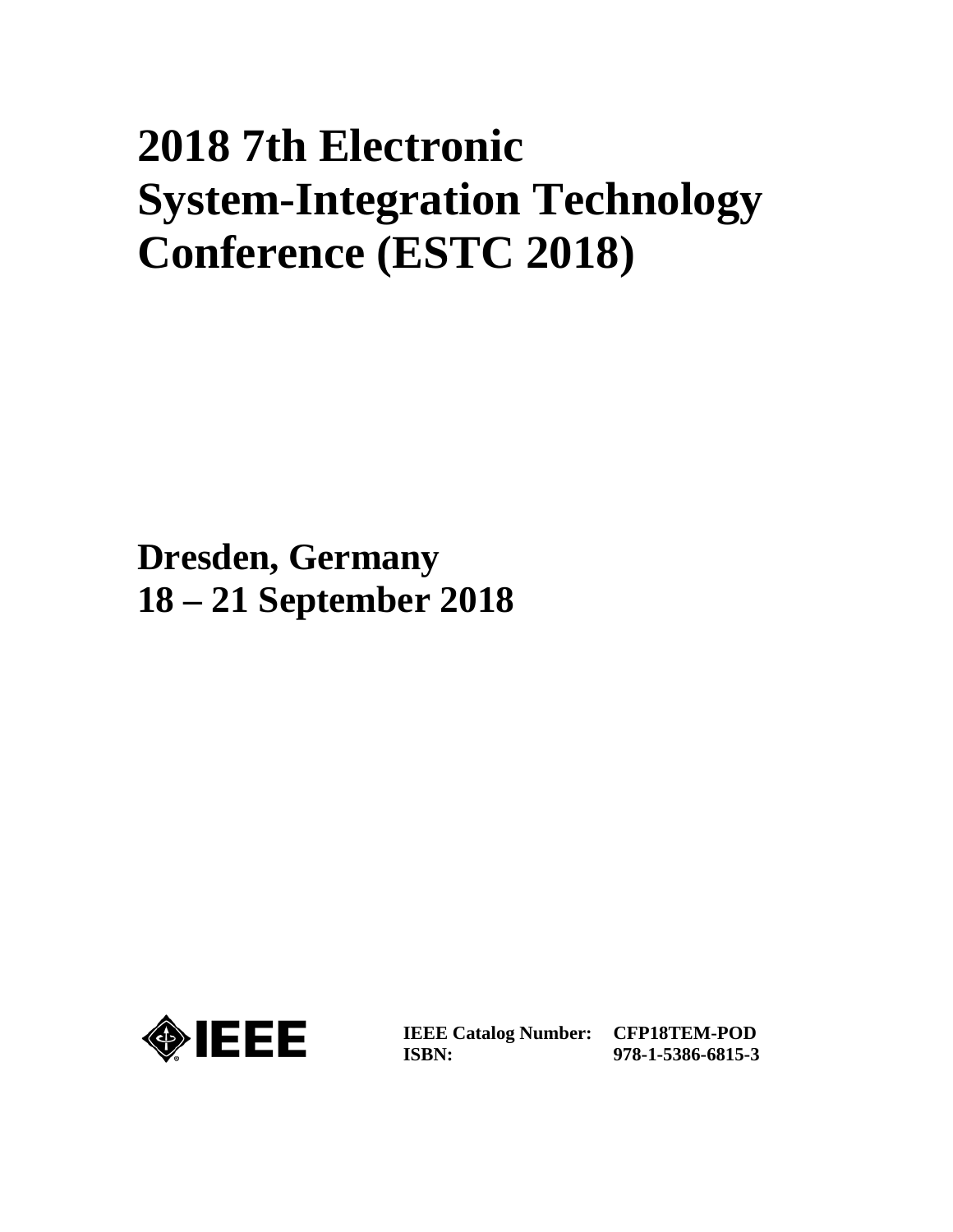# **Copyright © 2018 by the Institute of Electrical and Electronics Engineers, Inc. All Rights Reserved**

*Copyright and Reprint Permissions*: Abstracting is permitted with credit to the source. Libraries are permitted to photocopy beyond the limit of U.S. copyright law for private use of patrons those articles in this volume that carry a code at the bottom of the first page, provided the per-copy fee indicated in the code is paid through Copyright Clearance Center, 222 Rosewood Drive, Danvers, MA 01923.

For other copying, reprint or republication permission, write to IEEE Copyrights Manager, IEEE Service Center, 445 Hoes Lane, Piscataway, NJ 08854. All rights reserved.

# *\*\*\* This is a print representation of what appears in the IEEE Digital Library. Some format issues inherent in the e-media version may also appear in this print version.*

| <b>IEEE Catalog Number:</b> | CFP18TEM-POD      |
|-----------------------------|-------------------|
| ISBN (Print-On-Demand):     | 978-1-5386-6815-3 |
| ISBN (Online):              | 978-1-5386-6814-6 |

## **Additional Copies of This Publication Are Available From:**

Curran Associates, Inc 57 Morehouse Lane Red Hook, NY 12571 USA Phone: (845) 758-0400 Fax: (845) 758-2633 E-mail: curran@proceedings.com Web: www.proceedings.com

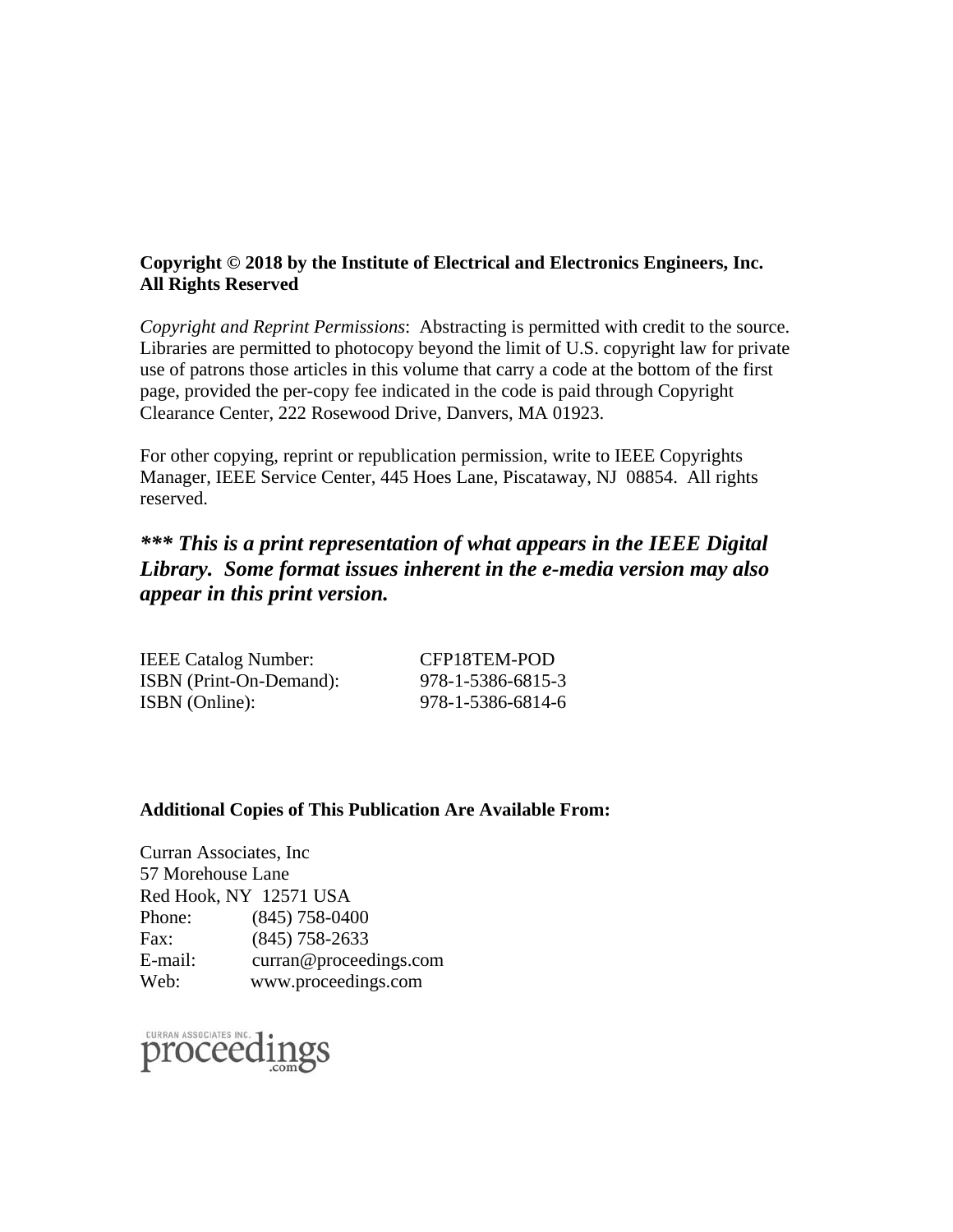#### **Session AP1 – Advanced Packaging**

#### Laser Assisted Bonding Technology Enabling Fine Bump Pitch in Flip Chip Package Assembly.....1

Chi-Yuan Chen<sup>1</sup>, Ian Hsu<sup>1</sup>, Stanley Lin<sup>1</sup>, DongSam Park<sup>2</sup>, Ming-Che Hsieh<sup>3</sup>

*1: MediaTek, Inc., Taiwan; 2: STATS ChipPAC Korea; 3: STATS ChipPAC Pte. Ltd Singapore* 

#### Surface Treatment of Gold Bumps for Thermocompression Bonding with Low Temperature and Low Pressure.....7

Juliane Fröhlich<sup>1</sup>, Lothar Dietrich<sup>1</sup>, Hermann Oppermann<sup>1</sup>, Klaus-Dieter Lang<sup>2</sup> *1: Fraunhofer IZM, Germany; 2: Technische Universität Berlin, Germany* 

#### Cu-In Fine-Pitch-Interconnects: Influence of Processing Conditions on the Interconnection Quality.....12

Steffen Bickel<sup>1</sup>, Shawon Sen<sup>1</sup>, Jörg Meyer<sup>1</sup>, Iuliana Panchenko<sup>1.2</sup>, M. Jürgen Wolf<sup>2</sup> *1: Technische Universität Dresden, Germany; 2: Fraunhofer Institute for Reliability and Microintegration - ASSID, Germany* 

#### Curved Full-Frame CMOS Sensor: Impact on Electro-Optical Performances.....18

Bertrand Chambion<sup>1</sup>, Stéphane Caplet<sup>1</sup>, Jan Martin Kopfer<sup>2</sup>, Aurélie Vandeneynde<sup>1</sup>, Wim Diels<sup>2</sup>, Alexandre de Kerckhove<sup>2</sup>, Patrick Peray<sup>1</sup>, David Henry<sup>1</sup>

*1: University Grenoble Alpes, CEA, LETI, MINATEC campus, France; 2: AMS Sensors, Belgium* 

#### **Session DT1 – Design Tools & Modeling**

#### Chip/Package/Board Co-Simulation Methodology for Crosstalk between DC/DC Converter and ADC Input Channels.....24

Francesco Settino<sup>1,2</sup>, Thomas Brandtner<sup>1</sup>, Volha Subotskaya<sup>1</sup>, Antonio Levanto<sup>1</sup>, Marco Faricelli<sup>1</sup>, Frank Praemassing<sup>1</sup>, Luca Della Ricca<sup>1</sup>, Harald Koffler<sup>1</sup>, Pierpaolo Palestri<sup>3</sup>, Felice Crupi<sup>2</sup>

*1: Infineon Technologies Austria AG; 2: University of Calabria, Italy; 3: University of Udine, Italy* 

#### Electrical Modeling Approach and Manufacturing of a new Adjustable Capacitor for Medical Applications.....28

Zaineb Jebri<sup>1,2</sup>, Isabelle Bord Majek<sup>1</sup>, Celine Delafosse<sup>2</sup>, Yves Ousten<sup>1</sup> *1: IMS, France; 2: Exxelia Temex, France* 

#### High Precision Numerical and Experimental Thermal Studies of Microelectronic Packages in Still Air Chamber Tests.....33

Papa Momar Souare<sup>1</sup>, <u>Mamadou Kabirou Toure</u><sup>1</sup>, Stephanie Allard<sup>2</sup>, Benoit Foisy<sup>2</sup>, Bijan Borzou<sup>1</sup>, Eric Duchesne<sup>2</sup>, Julien Sylvestre<sup>1</sup>

*1: University of Sherbrooke, Canada; 2: IBM Bromont, Canada*

#### Can Bond Wires really be used as Antennas?.....41

lvan Ndip<sup>1</sup>, Karl-Friedrich Becker<sup>1</sup>, Flynn Brandenburger<sup>1</sup>, Thi Huyen Le<sup>1</sup>, Max Huhn<sup>2</sup>, Jörg Bauer<sup>1</sup>, Mathias Koch<sup>1</sup>, Martin Hempel<sup>1</sup>, Martin Schneider-Ramelow<sup>1,3</sup>, Klaus-Dieter Lang<sup>1,3</sup>

*1: Fraunhofer IZM, Germany; 2: Biotronik SE & Co. KG, Germany; 3: Technische Universität Berlin, Germany* 

#### **Session FE1 - Flexible Printed and Hybrid Electronics**

#### Integration with Light.....45

Gari Arutinov<sup>1</sup>, Merijn Giesbers<sup>1</sup>, Rob Hendriks<sup>2</sup>, Nikhil Pillai<sup>2</sup>, Roel Kusters<sup>1</sup>, Jeroen van den Brand<sup>1</sup> *1: Holst Centre/TNO, The Netherlands; NovaCentrix, USA* 

#### Roll-to-roll Functional Testing of Printed Conductors and Organic Light Emitting Devices.....50

<u>Tuomas Happonen<sup>1</sup>, Markus Tuomikoski<sup>1</sup>, Tuomas Kokko<sup>1</sup>, Kari Rönkä<sup>1</sup></u> *1: VTT Technical Research Centre of Finland* 

#### Hybrid Lightweight and Flexible Circuit Boards for Satellites.....55

Nenad Marjanovic<sup>1</sup>, Jérémy Disser<sup>1</sup>, Frédéric Zanella<sup>1</sup>, Jürg Schleuniger<sup>1</sup>, Alessandro Mustaccio<sup>1</sup>, Rolando Ferrini<sup>1</sup>, Marc Schnieper<sup>1</sup>, Eyad Assaf<sup>2</sup>

*1: CSEM Center Muttenz, CSEM SA, Switzerland; 2: HIGHTEC MC AG, CSEM SA, Switzerland* 

#### Conductors and transistors for biodegradable devices.....N/A

Michael Hoffmann<sup>1</sup>, Falk Schütze<sup>1</sup>, Christian May<sup>1</sup>, Claudia Keibler-Willner<sup>1</sup> *1: Fraunhofer FEP, Germany*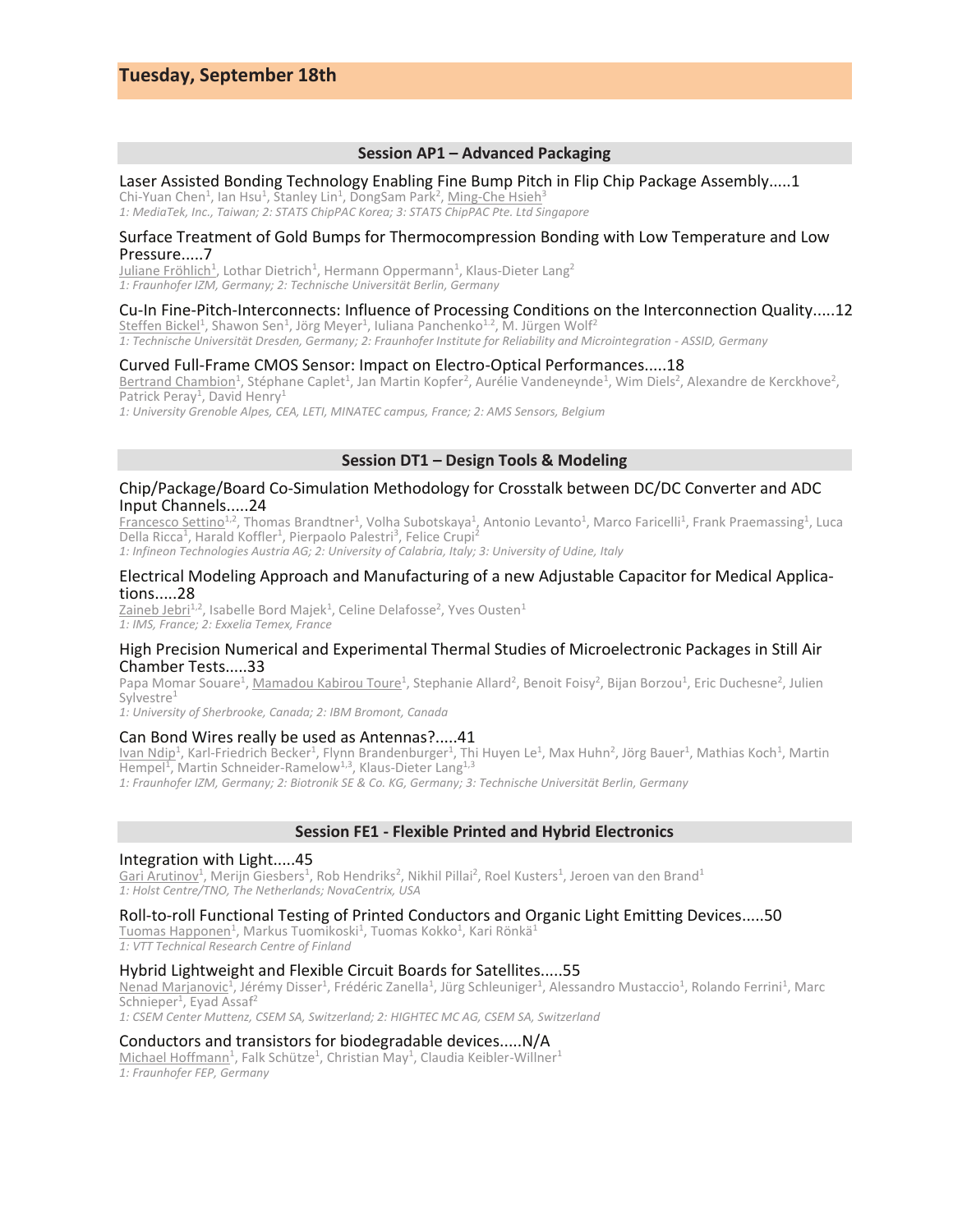#### **Session OP1 - Optoelectronic Systems Packaging**

#### On-board Optical Fiber and Embedded Waveguide Interconnects.....59

Lars Brusberg<sup>1</sup>, Ulrich Neukirch<sup>1</sup>, Alan F. Evans<sup>1</sup>, Michael DeJong<sup>2</sup>, Michael Yadlowsky<sup>2</sup>, Andreas Matiss<sup>3</sup>, Changsung Sean  $Kim<sup>1</sup>$ 

*1: Corning Research & Development Corporation, USA; 2: Corning Optical Communications LCC, USA; 3: Corning Optical Communications GmbH & Co.KG, Germany* 

#### Single Mode Polymer Optical Waveguides and Out-of-Plane Coupling Structure on a Glass Substrate.....68

Jean-Marc Boucaud<sup>1,2,3</sup>, Q. Hivin<sup>2</sup>, C. Durand<sup>1</sup>, F. Gianesello<sup>1</sup>, D. Bucci<sup>3</sup>, J.-F. Robillard<sup>2</sup>, F. Vaurette<sup>2</sup>, J.-E. Broquin<sup>3</sup>, E. Dubois<sup>2</sup>

*1: STMicroelectronics, France; 2: Univ. Lille, France; 3: IMEP-LaHC, Université de Grenoble Alpes, France* 

#### Two-Stage Simulation for Coupling Schemes in the Device Communication using Ray Tracing and Beam Propagation Method.....73

Lukas Lorenz<sup>1</sup>, Krzysztof Nieweglowski<sup>1</sup>, Klaus-Jürgen Wolter<sup>1</sup>, Karlheinz Bock<sup>1</sup> *1: Technische Universität Dresden, Germany* 

## Reliability Considerations in Discrete Optics External Cavity Tunable Laser Assemblies.....79

Maria Chiara Ubaldi<sup>1</sup>

*1: Fondazione CIFE, Italy*

## **Interactive Session 1A**

#### Investigating the Fine Microstructure of Mn-doped SnAgCu Solder Alloys by Selective Electrochemical Etching.....84

Oliver Krammer<sup>1</sup>, Tamás Hurtony<sup>1</sup>

*1: Budapest University of Technology and Economics, Hungary* 

#### PCM-based Thermal Buffer Coating for High Temperature Applications.....89

J<u>acob Maxa<sup>1</sup>,</u> Andrej Novikov<sup>1</sup>, Mathias Nowottnick<sup>1</sup>, Matthias Heimann<sup>2</sup>, Kay Jarchoff<sup>2</sup> *1: University of Rostock, Germany; 2: Siemens AG, Germany* 

#### Electrodeposition of Gold Electrode on Silicon Wafers for Submillimeter-wave Devices.....98

Mikiko Saito<sup>1</sup>, Hiroyuki Seto<sup>2</sup>, Yoshiyuki Inoue<sup>2</sup>, Jiro Hirokawa<sup>3</sup> *1: Waseda University, Japan; 2: Kyoto University, Japan; 3: Tokyo Institute of Technology, Japan* 

#### Cold-rolled Copper Trace Performance in PCB's and the Influence of Thermal Ageing.....102 <u>Adam Yuile<sup>1</sup>,</u> Steffen Wiese<sup>1</sup>

*1: Saarland University, Germany* 

#### Anisotropic Conductive Film (ACF) Bonding: Effect of Interfaces on Contact Resistance.....106 Giang Minh Nghiem<sup>1</sup>, Knut E. Aasmundtveit<sup>1</sup>, Helge Kristiansen<sup>2</sup>, Molly Bazilchuk<sup>2</sup> *1: University of South-Eastern Norway; 2: Conpart AS, Norway*

Morphology Variations of Primary Cu<sub>6</sub>Sn<sub>5</sub> Intermetallics in Lead-Free Solder Balls.....111 Maik Müller<sup>1</sup>, <u>Iuliana Panchenko</u><sup>1</sup>, Steffen Wiese<sup>2</sup>, Klaus-Jürgen Wolter<sup>1</sup> *1: Technische Universität Dresden, Germany; 2: Saarland University, Germany* 

In-situ Characterization of Thin Polyimide Films Used for Microelectronic Packaging.....119

Frank Windrich<sup>1</sup>, Mikhail Malanin<sup>2</sup>, Eva Bittrich<sup>2</sup>, Alexander Schwarz<sup>1</sup>, Klaus-Jochen Eichhorn<sup>2</sup>, Brigitte Voit<sup>2</sup> *1: Fraunhofer IZM, Germany; 2: Leibniz-Institut für Polymerforschung Dresden e. V., Germany* 

#### Light-weight Compressible and Highly Thermal Conductive Graphene-based Thermal Interface Material.....125

Nan Wang<sup>1</sup>, Shujing Chen<sup>2</sup>, Amos Nkansah<sup>1</sup>, Lilei Ye<sup>1</sup>, Johan Liu<sup>2,3</sup> *1: SHT Smart High Tech AB, Sweden; 2: Shanghai University, China; 3: Chalmers University of Technology, Sweden* 

#### Characterization of Moisture Uptake in Microelectronics Packaging Materials.....130

Fabian Huber<sup>1,2</sup>, Harald Etschmaier<sup>1</sup>, Archim Wolfberger<sup>1</sup>, Anderson Singulani<sup>1</sup>, Peter Hadley<sup>2</sup> *1: ams AG, Austria; 2: Graz University of Technology, Austria* 

#### Ultra-thin Actives for Embedded Components: Halfway Between Thin Film Technology and Embedded Surface Mounted Device.....137

Mickael Balmont<sup>1</sup>, Isabelle Bord Majek<sup>1</sup>, Yves Ousten<sup>1</sup> *1: University of Bordeaux, France* 

#### Copper-based Graphene Nanoplatelet Composites as Interconnect for Power Electronics Pacakging.....142

Jing Wang<sup>1</sup>, Zhaoxia Zhou<sup>1</sup>, Wen-Feng Lin<sup>1</sup>, Changqing Liu<sup>1</sup>, Behzad Ahmadi<sup>2</sup>, Lee Empringham<sup>2</sup> *1: Loughborough University, UK; 2: University of Nottingham, UK*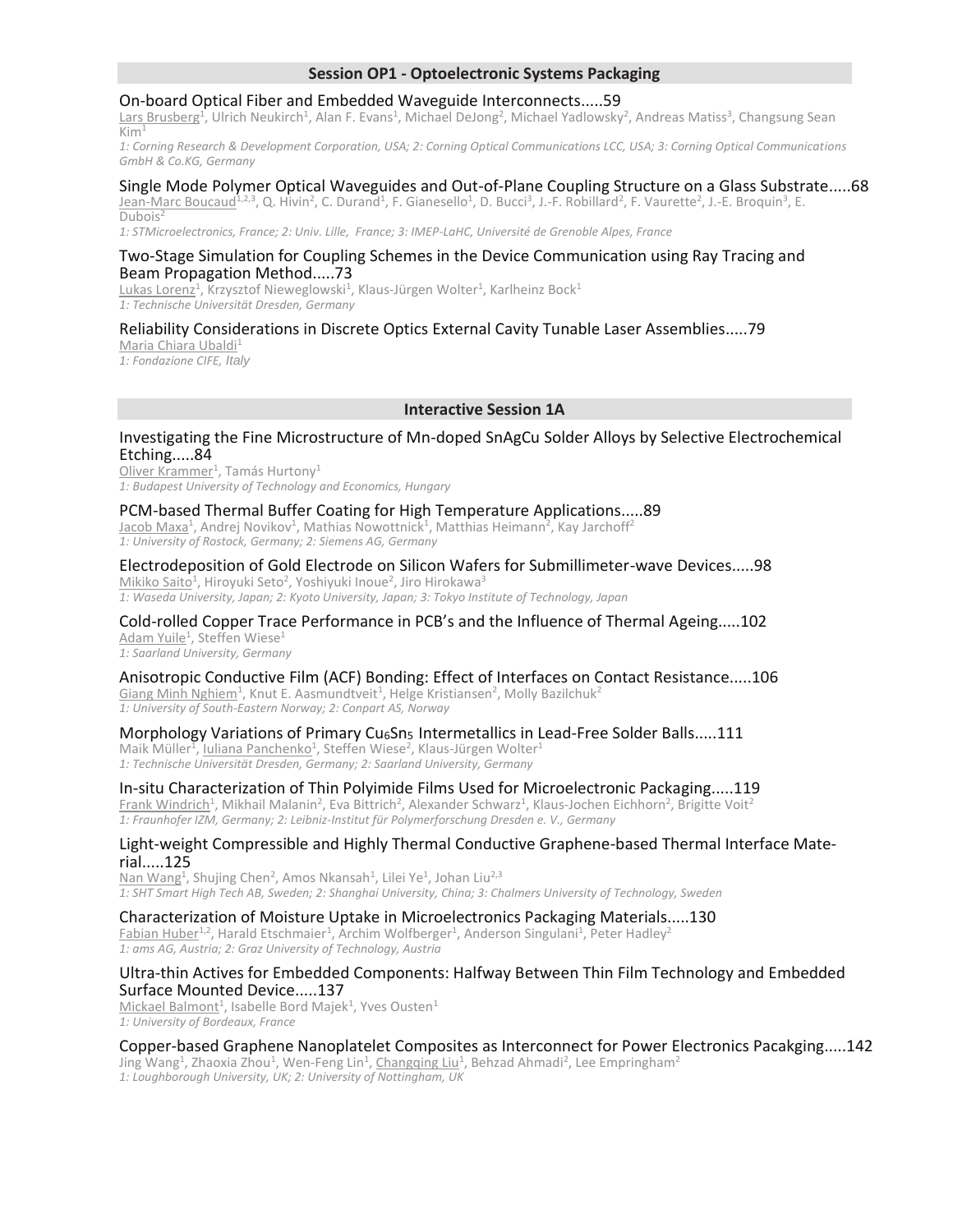#### Characterization of Electromigration Effects in RDL of Wafer Level Fan-In and Fan-Out Packaging Using a Novel Analysis Approach.....147

<u>André Cardoso<sup>1</sup>, Sofia Martins<sup>1</sup>, Andrea Gouvea<sup>1</sup></u> *1: R&D Department ATEP – Amkor Technologies Portugal* 

#### Compact LTCC Packaging and Printing Technologies for Sub-THz Modules.....154

Martin Ihle<sup>1</sup>, Steffen Ziesche<sup>1</sup>, Christian Zech<sup>2</sup>, Benjamin Baumann<sup>2</sup> *1: Fraunhofer Institute for Ceramic Technologies and Systems IKTS, Dresden, Germany; 2: Fraunhofer Institute for Applied Solid State Physics, Freiburg* 

#### Embedding and Interconnecting of Ultra-Thin RF Chip in Combination with Flexible Wireless Hub in Polymer Foil.....158

Golzar Alavi<sup>1</sup>, Sefa Özbek<sup>2</sup>, Mahsa Rasteh<sup>3</sup>, Markus Grözing<sup>2</sup>, Manfred Berroth<sup>2</sup>, Jan Hesselbarth<sup>3</sup>, Joachim N. Burghartz<sup>1</sup> *1: Inst. for Nano-and Microelectrical System, 2: Inst. of Electrical and Optical Communications Engineering, 3: Inst. of Radio Frequency Technology – University of Stuttgart, Germany* 

#### Process Technology and Integration of an LED Driver using Chip-embedding Technology.....163

Andreas Munding<sup>1</sup>, Martin Gruber<sup>1</sup>, Klaus Pressel<sup>1</sup>, Boris Plikat<sup>1</sup>, Michael Vogt<sup>2</sup>, Peter Fruehauf<sup>3</sup> *1: Infineon Technologies AG Regensburg, Germany; 2: OSRAM GmbH Garching, Germany; 3: Siemens AG Berlin, Germany* 

## **Session DT2 – Design Tools & Modeling**

Utilizing Thermo-Mechanical CPI Simulation to Define a 7 nm Package Envelope.....170

Thiagarajan Raman<sup>1</sup>, Scott Pozder<sup>1</sup>, Carole Graas<sup>1</sup>, Himani Suhag Kamineni<sup>1</sup> *1: GLOBALFOUNDRIES, USA* 

Experimental and Numerical Study of Uniaxial-Stress Effects on DC Characteristics of pMOSFETs.....176 Masaaki Koganemaru<sup>1</sup>, Kazuya Hidaka<sup>1</sup>, Toru Ikeda<sup>1</sup>, Noriyuki Miyazaki<sup>2</sup>

*1: Kagoshima University, Japan; 2: Green Electronics Research Institute, Japan* 

## An Approximate Numerical Method for the Prediction of Plastic Strain in Layered Structures.....181

<u>Kenneth C. Nwanoro $^1$ ,</u> Hua Lu $^1$ , Chuyan Yin $^1$ , Chris Bailey $^1$ *1: University of Greenwich London, UK* 

#### Predictive Modeling of Competing Failure Mechanisms using a Dedicated Constitutive Relation for Solder Alloy.....186

Michiel van Soestbergen<sup>1</sup>, Jeroen J.M. Zaal<sup>1</sup> *1: NXP Semiconductors Nijmegen, the Netherlands* 

#### **Session FE2 - Flexible Printed and Hybrid Electronics**

Multi-Chip Patch in Low Stress Polymer Foils based on an Adaptive Layout for Flexible Sensor Systems.....191 Björn Albrecht<sup>1</sup>, Golzar Alavi<sup>2</sup>, Mourad Elsobky<sup>1</sup>, Saleh Ferwana<sup>1</sup>, Ulrike Passlack<sup>1</sup>, Christine Harendt<sup>1</sup>, Joachim N. Burghartz1

*1: IMS CHIPS, Germany; 2: University of Stuttgart, Germany* 

#### Lifetime and Reliability of Flexible Aqueous Supercapacitors: Constant Voltage Floating and Bending Experiments.....196

Jari Keskinen<sup>1</sup>, Suvi Lehtimäki<sup>1</sup>, Anna Railanmaa<sup>1</sup>, Thomas Kraft<sup>1</sup>, Manu Kujala<sup>1</sup>, Terho Kololuoma<sup>2</sup>, <u>Matti Mäntysalo</u><sup>1</sup>, Donald Lupo<sup>1</sup>

*1: Tampere University of Technology, Finland; 2: VTT Technical Research Centre of Finland Ltd* 

#### High Performance Microbatteries for Integrated Power via Nanoimprinting of 3-D Electrodes.....202 Wenhao Li<sup>1</sup>, Troels Christiansen<sup>2</sup>, Bo Iversen<sup>2</sup>, James J. Watkins<sup>1</sup>

*1: University of Massachusetts Amherst, USA; 2: Aarhus University, Denmark* 

# Thermosonic-Adhesive (TS-A) Integration of Flexible Integrated Circuits on Flexible Plastic Substrates.....206

Guangbin Dou<sup>1</sup>, Andrew S. Holmes<sup>1</sup>, Brian Cobb<sup>2</sup>, Stephen Devenport<sup>2</sup>, Anna Jeziorska-Chapman<sup>2</sup>, Jake Meeth<sup>2</sup>, Richard Price<sup>2</sup>

*1: Imperial College London, UK; 2: PragmatIC Printing Limited, UK*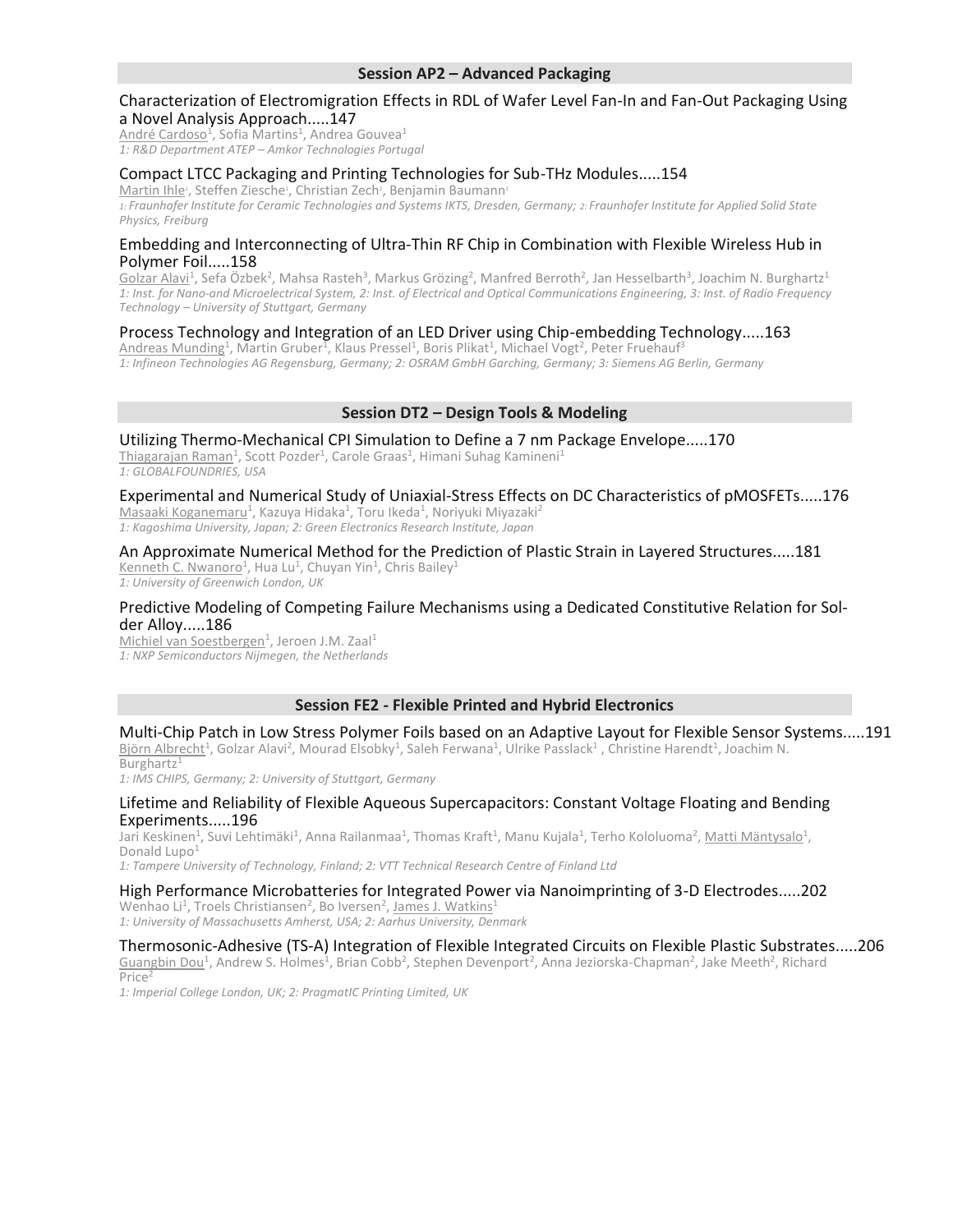#### **Session OP2 - Optoelectronic Systems Packaging**

#### Wafer Level Through Polymer Optical Vias (TPOV) Enabling High Throughput of Optical Windows Manufacturing.....212

 $\rm{Zigiao\ Huang^1,\ R.H.\ Poelma^1,\ S.~Vollebregt^1,\ M.H.\ Koelink^2,\ E.~Boschman^2,\ R.~Kropf^3,\ M.~Gallouch^3,\ G.Q.~Zhang^1}$ *1: Delft University of Technology, The Netherlands; 2: Advanced Packaging Center Duiven, The Netherlands; 3: iC-Haus Bodenheim, Germany* 

#### Hermetic Wafer Level Packaging of LED Modules with Phosphor Ceramic Converter for White Light Applications based on TSV Technology.....217

Kai Zoschke<sup>1</sup>, Yann Eichhammer<sup>1</sup>, Hermann Oppermann<sup>1</sup>, Charles-Alix Manier<sup>1</sup>, Marius van Dijk<sup>1</sup>, Constanze Weber<sup>1</sup>,<br>Matthias Hutter<sup>1</sup> Matthias Hutter<sup>1</sup>

*1: Fraunhofer IZM, Germany*

#### Presentation of Different Fine Pitch Interconnection Technologies Developed for Optic Applications.....226

Gilles Lasfargues<sup>1</sup>, Bertrand Chambion<sup>1</sup>, Marion Volpert<sup>1</sup>, Frederic Berger<sup>1</sup>, Divya Taneja<sup>1</sup>, David Henry<sup>1</sup> *1: CEA LETI, France* 

#### Femtosecond Pulsed Laser for Advanced Photonic Packaging.....233

Quentin Hivin<sup>1</sup>, Jean Marc Boucaud<sup>1,2</sup>, Flavie Braud<sup>1</sup>, Cédric Durand<sup>2</sup>, Frédéric Gianesello<sup>2</sup>, Davide Bucci<sup>3</sup>, Jean François Robillard<sup>1</sup>, Jean Emmanuel Broquin<sup>3</sup>, Christophe Gaquière<sup>1</sup>, Emmanuel Dubois<sup>1</sup> *1: Université Lille, France; 2: STMicroelectronics, France; 3: Université de Grenoble Alpes, France* 

#### **Interactive Session 1B**

#### Development of a Time Efficient Method to Enhance the Process of Parallel Lapping.....238

Sze Yee Tan<sup>1</sup>, Chiu Soon Wong<sup>1</sup>, Chea Wee Lo<sup>1</sup> *1: Infineon Technologies, Malaysia* 

#### Delamination Detection in an Electronic Package by Means of a Newly Developed Delamination Chip Based on Thermal Pixel (Thixel) Array.....243

Akhil Kumar<sup>1</sup>, Marcus Schulz<sup>1</sup>, Sergey Sheva<sup>1</sup>, <u>Jürgen Keller</u><sup>1</sup>, Volker Bader<sup>2</sup>, Markus Wöhrmann<sup>2</sup>, Jörg Bauer<sup>2</sup>, Daniel May<sup>3</sup>,<br>Bernhard Wunderle<sup>3</sup> Bernhard Wunderle<sup>3</sup>

*1: AMIC GmbH, Germany; 2: Fraunhofer IZM, Germany; 3: Chemnitz University of Technology, Germany* 

#### Silver Sintering in Power Electronics: The State of the Art in Material Characterization and Reliability Testing.....250

Marco Schaal<sup>1</sup>, Markus Klingler<sup>1</sup>, Bernhard Wunderle<sup>2</sup> *1: Robert Bosch GmbH, Germany; 2: Technische Universität Chemnitz, Germany* 

#### Corrosion Mechanism in Metallization Systems for Printed Circuit Boards.....268

Sandy Klengel<sup>1</sup>, Tino Stephan<sup>1</sup>, Bolko Mühs-Portius<sup>1</sup>, Robert Klengel<sup>1</sup> *1: Fraunhofer IMWS, Germany* 

#### Influence of Environmental Factors like Temperature and Humidity on MEMS Packaging Materials.....275

Mahesh Yalagach<sup>1</sup>, Peter Filipp Fuchs<sup>1</sup>, Ivaylo Mitev<sup>1</sup>, Thomas Antretter<sup>2</sup>, Michael Feuchter<sup>2</sup>, Archim Wolfberger<sup>3</sup>, Tao Qi<sup>4</sup> *1: Polymer Competence Center Leoben GmbH, Austria; 2: Montanuniversitaet Leoben, Austria; 3: ams AG, Austria; 4: AT&S AG, Austria* 

#### Accelerated Vibrational Fatigue Testing of Thin Aluminum and Copper Films at Different Temperatures.....281

Valentina Osipova<sup>1</sup>, Bernhard Wunderle<sup>1</sup>, Jörg Arnold<sup>1</sup>, Jens Heilmann<sup>1</sup>, Trideep Mahanta<sup>1</sup> *1: Chemnitz University of Technology, Germany* 

#### Reliability of 3D Additive Manufactured Packages.....288

Sebastian Lüngen<sup>1</sup>, Tobias Tiedje<sup>1</sup>, Karsten Meier<sup>1</sup>, Krzysztof Nieweglowski<sup>1</sup>, Karlheinz Bock<sup>1</sup> *1: Technische Universität Dresden, Germany* 

#### Non-destructive Evaluation and Life Monitoring of Solder Joints in Area Array Packaging.....293

Adeniyi A. Olumide<sup>1</sup>, Kangkana Baishya<sup>1</sup>, Guang-Ming Zhang<sup>1</sup>, Derek R. Braden<sup>1</sup>, David M. Harvey<sup>1</sup> *1: Liverpool John Moores University, UK* 

#### Fatigue Crack Growth Analysis of Interface between Lead Frame and Molding Compound.....298

Erkan Bektas<sup>1</sup>, Katrin Broermann<sup>1</sup>, Sascha P. Brumm<sup>1</sup>, Goran Pecanac<sup>1</sup>, Sven Rzepka<sup>2</sup>, Christian Silber<sup>1</sup>, Bernhard Wunderle<sup>3</sup>

*1: Robert Bosch GmbH, Germany; 2: Fraunhofer ENAS, Germany; 3: Technical University of Chemnitz, Germany* 

#### Influences of SMD Package and Substrate Warpage on Quality and Reliability – Measurement, Effects and Counteractions.....306

Heinz Wohlrabe<sup>1</sup>, Karsten Meier<sup>1</sup>, Oliver Albrecht<sup>1</sup> *1: Technische Universität Dresden, Germany* 

#### Thermo-Mechanical Measurement Approach of Ag-sintered Joints for Power Electronics.....312

René Metasch<sup>1</sup>, Karsten Meier<sup>2</sup>, Mike Röllig<sup>1</sup> *1: Fraunhofer IKTS, Germany; 2: Technische Universität Dresden, Germany*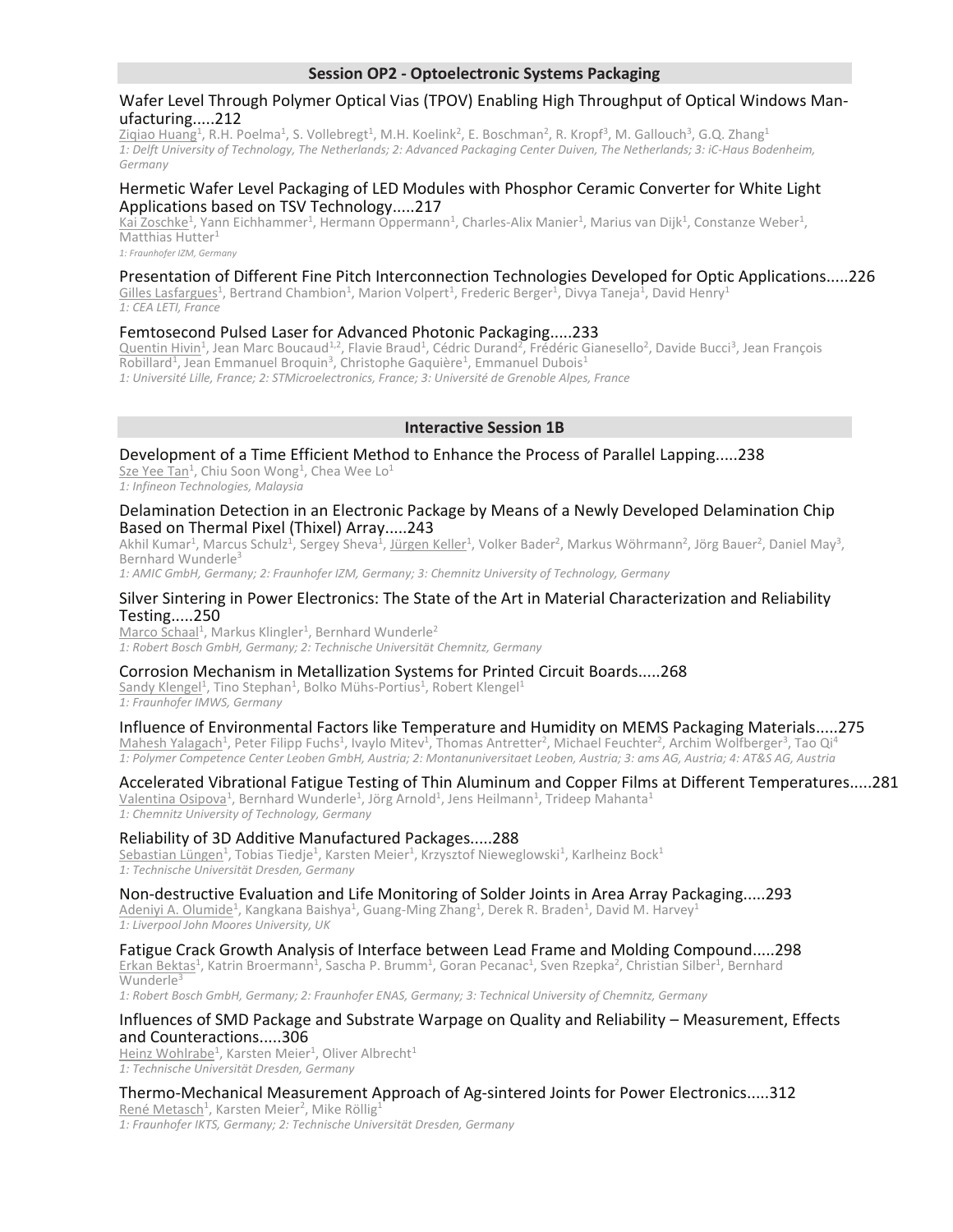#### **Session AP3 – Advanced Packaging**

#### Thermomechanical Reliability of Large Wafer Level Chip Scale Packages (LWLCSP) under Thermal Cycling Qualification Test.....318

Balaji Nandhivaram Muthuraman<sup>1</sup>, Baltazar Canete<sup>1</sup> *1: Dialog Semiconductor GmbH, Germany* 

#### High Density Interconnect Processes for Panel Level Packaging.....327

Andreas Ostmann<sup>1</sup>, Friedrich-Leonhard Schein<sup>2</sup>, Michael Dietterle<sup>3</sup>, Marc Kunz<sup>4</sup>, Klaus-Dieter Lang<sup>1</sup> *1: Fraunhofer IZM, Germany; 2: Technical University of Berlin, Germany; 3: Dr.-Ing. Max Schlötter GmbH & Co. KG, Germany; 4: Schmoll Maschinen GmbH, Germany* 

#### Development of a Wafer Level Packaging Technology for High Voltage Applications.....332

Marion Volpert<sup>1</sup>, Abdenacer Aitmani<sup>1</sup>, Adrien Gasse<sup>1</sup>, Brigitte Soulier<sup>1</sup>, Patrick Peray<sup>1</sup>, Aurélie Vandeneynde<sup>1</sup>, Bertrand Chambion<sup>1</sup>, David Henry<sup>1</sup>, François Levy<sup>1</sup>, Frédéric Mercier<sup>2</sup>, Pamela Rueda<sup>2</sup>, Vincent Beix<sup>2</sup>, Thomas Lacave<sup>2</sup> *1: Université Grenoble Alpes, CEA, LETI, MINATEC Campus, France; 2: ALEDIA SAS, France* 

#### Roles and Requirements of Electronic Packaging in 5G.....337

Ivan Ndip<sup>1</sup>, Klaus-Dieter Lang<sup>1,2</sup>

*1: Fraunhofer IZM, Germany; 2: Technische Universität Berlin, Germany* 

#### **Session MAT1 - Materials for Interconnects and Packaging**

#### Control for Au-Ag Nanoporous Structure by Electrodeposition and Dealloying.....342

Mikiko Saito<sup>1</sup>, Jun Mizuno<sup>1</sup>, Shunichi Koga<sup>2</sup>, Hiroshi Nishikawa<sup>2</sup> *1: Waseda University, Japan; 2: Osaka University, Japan* 

#### Novel Pre-applied Under-fill Material Specialized for Multiple Die Bonding Process.....347

Masashi Okaniwa<sup>1</sup>, Takenori Takiguchi<sup>1</sup>, Kohei Higashiguchi<sup>1</sup>, Takahito Sekido<sup>1</sup>, Katsutoshi Ihara<sup>1</sup>, Tsuyoshi Kida<sup>1</sup>, Shu Yoshida<sup>1</sup>, Toyoji Oshima<sup>1</sup>

*1: Mitsubishi Gas Chemical Company, Inc., Japan* 

#### Thermal Characterization of Thermal Interface Materials using the Three-Omega Method.....353

Corinna Grosse<sup>1</sup>, Mohamad Abo Ras<sup>1</sup>, Aapo Varpula<sup>2</sup>, Kestius Grigoras<sup>2</sup>, Daniel May<sup>3</sup>, Mika Prunnila<sup>2</sup>, Bernhard Wunderle<sup>3</sup> *1: Berliner Nanotest und Design GmbH, Germany; 2: VTT Technical Research Centre of Finland Ltd, Finland; 3: Technische Universität Chemnitz, Germany* 

#### 3D-Printed Eco-Friendly and Cost-Effective Wireless Platforms.....357

<u>Xiaochen Chen<sup>1</sup>, Han He<sup>1</sup>, Leena Ukkonen<sup>1</sup>, Johanna Virkki<sup>1</sup></u>

*1: Tampere University of Technology, Finland* 

#### **Session RE1 - Reliability of Electronic Devices and Systems**

#### Spatially Resolved, Non-destructive in-situ Detection of Interface Degradation by Remote Electrical Readout of an On-chip Thermal Pixel (Thixel) Matrix.....360

Bernhard Wunderle<sup>1</sup>, Daniel May<sup>1</sup>, Mohamad Abo Ras<sup>2</sup>, Corinna Grosse<sup>2</sup>, Markus Wöhrmann<sup>3</sup>, Volker Bader<sup>3</sup>, Jürgen Keller4

*1: TU Chemnitz, Germany; 2: Berliner Nanotest & Design GmbH, Germany; 3: Fraunhofer IZM, Germany; 4: AMIC GmbH, Germany* 

Importance of Creep Fatigue Interaction in Reliability of Solder Joints.....367

Stéphane Zanella<sup>1</sup>, Aurélien Lecavelier des Etangs-Levallois<sup>1</sup>, Eric Charkaluk<sup>2</sup>, Wilson Carlos Maia Filho<sup>1</sup>, Andrei Constantinescu<sup>2</sup>

*1: Thales Global Services SAS, France; 2: Ecole Polytechnique Palaiseau, France* 

#### Effect of PCB stack-up on Temperature Cycling Reliability of WLCSP.....372

Romuald Roucou<sup>1</sup>, J.J.M Zaal<sup>1</sup>, R.T.H. Rongen<sup>1</sup>, P.J. van der Wel<sup>1</sup> *1: NXP Semiconductors Nijmegen, The Netherlands* 

#### Flex Cracking of Multilayer Ceramic Capacitors: Experiments on Fracture Propagation.....378

Joseph Al Ahmar<sup>1</sup>, Erik Wiss<sup>1</sup>, <u>Steffen Wiese</u><sup>1</sup>

*1: Saarland University, Germany*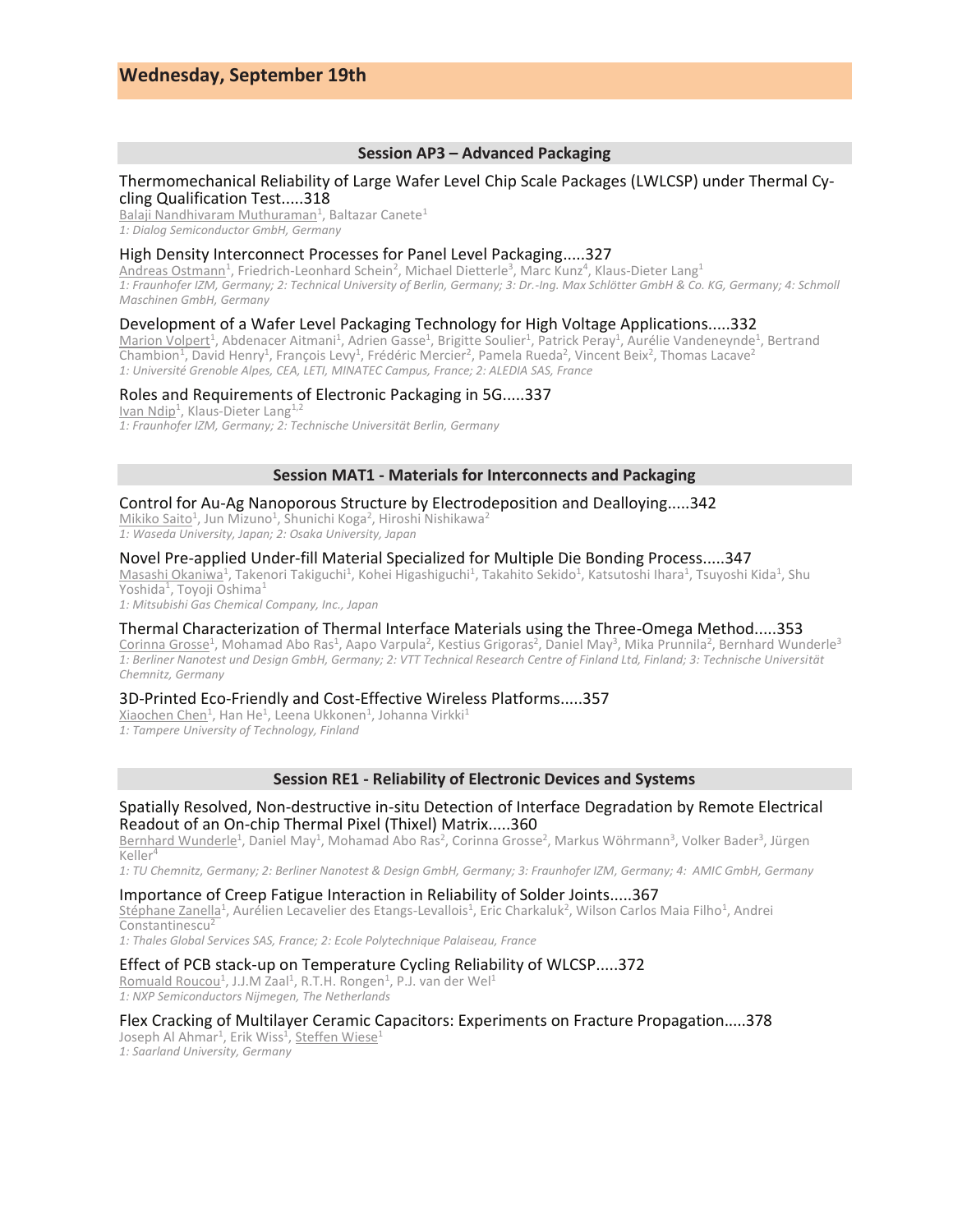#### **Session MEMS1 - MEMS/NEMS and Sensors Packaging**

#### Flip-chip Die Attachment for High-temperature Pressure Sensor Packages up to 500 °C.....384

Nilavazhagan Subbiah<sup>1</sup>, Qingming Feng<sup>1</sup>, Kevin Ali Beltran Ramirez<sup>1</sup>, Niclas Feil<sup>1</sup>, Jürgen Wilde<sup>1</sup>, Gudrun Bruckner<sup>2</sup> *1: University of Freiburg, Germany; 2: CTR AG, HIT, Austria* 

#### Micro Heat Pipe Design and Fabrication on LTCC.....390

<u>Malika Tlili</u><sup>1</sup>, Maïna Sinou<sup>1</sup>, Camilla Kärnfelt<sup>1</sup>, Daniel Bourreau<sup>1</sup>, Alain Peden<sup>1</sup> *1: IMT Atlantique, France* 

#### Fabrication and Testing of MEMS Technology Based Thermoelectric Generator.....393

Alexander Korotkov<sup>1</sup>, <u>Vera Loboda</u><sup>1</sup>, Sergey Dzyubanenko<sup>2</sup>, Evgeniy Bakulin<sup>2</sup> *1: St.Petersburg Polytechnic University, Russia; 2: JSC "Avangard Saint-Petersburg, Russia* 

#### Critical Issues in Tunable Mirror Assembly and Manufacturing.....N/A

Aldo Righetti<sup>1</sup>, <u>Maria Chiara Ubaldi</u><sup>1</sup>, Lucia Ferrario<sup>1</sup>, Giorgio Grasso<sup>1</sup> *1: Fondazione CIFE, Italy* 

#### **Interactive Session 2A**

#### Non-destructive Characterisation of Flexible Type Material using a White Light Interferometer.....397 Chiu Soon Wong<sup>1</sup>, Sze Yee Tan<sup>1</sup>, Chang Hui Tan<sup>1</sup>

*1: Infineon Technologies, Malaysia* 

#### Investigations of BGA Components' Balls Remanufacturing Techniques for Circular Economy Applications.....404

Janusz Sitek<sup>1</sup>, <u>Marek Koscielski</u><sup>1</sup>, Aneta Arazna<sup>1</sup>, Kamil Janeczek<sup>1</sup>, Wojciech Steplewski<sup>1</sup> *1: Tele and Radio Research Institute Warsaw, Poland* 

#### UV Assisted Chip-on-Wafer Direct Transfer Bonding (CoW DTB).....410

 $\rm{Yoichiro Kurita}^1$ , Hiroshi Uemura<sup>1</sup>, Kazuya Ohira<sup>1</sup>, Kaori Warabi<sup>1</sup>, Hideto Furuyama<sup>1</sup>, Miki Inamura<sup>2</sup>, Yasuhide Kakumoto<sup>2</sup>, Tomoyuki Abe<sup>2</sup>

*1: Toshiba Corporation, Japan; 2: Ayumi Industry, Co., Ltd, Japan* 

#### Interfacial Reaction of Sn-Ag-Cu-Ni Solder/Cu Joints by Laser Process.....415

Hiroshi Nishikawa<sup>1</sup>, Ryo Matsunobu<sup>1</sup> *1: Osaka University, Japan* 

#### Intelligent Power Module Featuring Optimised Active Gate Driver and IGBT Module Integration for Electric Vehicle Application.....419

Mingliang Jiao<sup>1</sup>, Yaqing Ma<sup>1</sup>, Jun Yu<sup>1</sup>, Jia Xie<sup>2</sup>, Pin Zeng<sup>1</sup>, Zhenlong Zhao<sup>1</sup> *1: Zhuzhou CRRC Times Electric UK Innovation Center, UK; 2: Hunan CRRC Times Electric Vehicle Co., Ltd, China* 

#### Printed Thick Copper Films for Power Applications.....424

J<u>an Reboun</u><sup>1</sup>, Jiri Hlina<sup>1</sup>, Radek Soukup<sup>1</sup>, Jan Johan<sup>2</sup> *1: University of West Bohemia Pilsen, Czech Republic; 2: ELCERAM a.s. Hradec Kralove, Czech Republic* 

#### Microstructural and Chemical Investigation of Dielectric Breakdown Areas in Engineering Plastics.....429

Rico Bernhardt<sup>1</sup>, Bianca Böttge<sup>1</sup>, Sandy Klengel<sup>1</sup>, Michael Bron<sup>2</sup>, Sebastian Wels<sup>3</sup>, Albert Claudi<sup>3</sup> *1: Fraunhofer IMWS, Germany; 2: Martin-Luther-Universität Halle-Wittenberg, Germany; 3: University of Kassel, Germany* 

#### Thermographic Inspection Method for Quality Assessment of Power Semiconductors in the Manufacture of Power Electronics Modules.....437

Michael Schaulin<sup>1</sup>, Martin Oppermann<sup>1</sup>, Thomas Zerna<sup>1</sup> *1: Technische Universität Dresden, Germany* 

#### Plasma Dicing Technology and Total Process.....444

James Weber<sup>1</sup>, Masaru Nonomura<sup>2</sup>, Atsushi Harikai<sup>2</sup> *1: Panasonic Industry Europe GmbH, Germany; 2: Panasonic Smart Factory Solutions Co., Ltd., Japan* 

## Step Cut Process of a Multilayered PCB with a Metal Defined Package Edge.....448

David Bonnici<sup>1</sup>, Brenda Farrugia<sup>1</sup> *1: ST Microelectronics, Malta*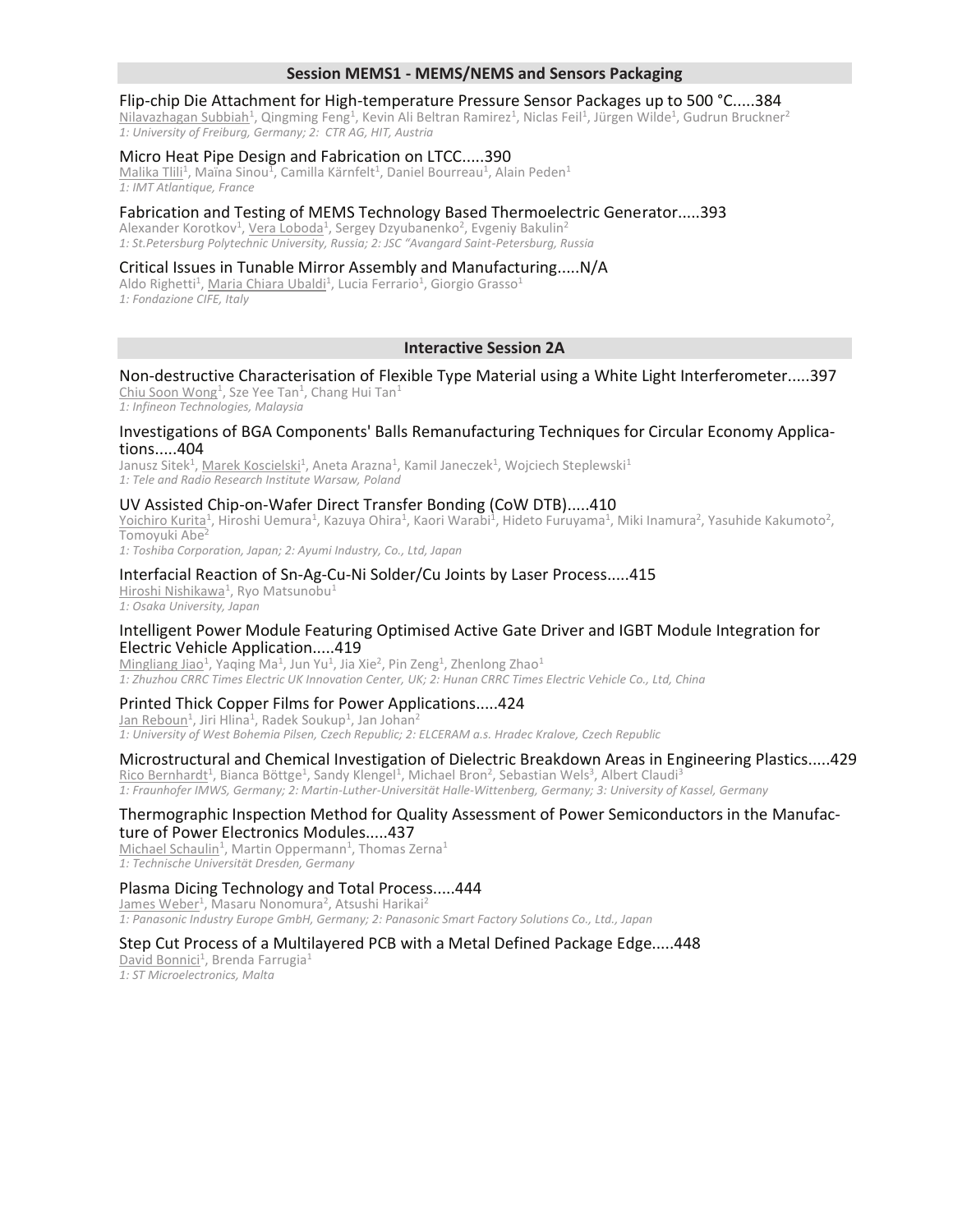#### **Session AP4 – Advanced Packaging**

#### Miniaturized Printed Wiring Board Consisting of Polyimide Layers and Three Embedded Integrated Circuit Chips in Stacked Configuration.....454

 ${\sf Shunsuke\,}$ 5ato $^1$ , Koji Munakata $^2$ , Masakazu Sato $^1$ , Nobuki Ueta $^1$ , Yoshio Nakao $^1$ , Osamu Nakao $^1$ *1: Fujikura Ltd., Japan; 2: Fujikura Europe Ltd., UK* 

#### TCB Optimization for Stacking Large Thinned Dies with 40 and 20 µm Pitch Microbumps.....458

Carine Gerets<sup>1</sup>, Jaber Derakhshandeh<sup>1</sup>, Pieter Bex<sup>1</sup>, Melina Lofrano<sup>1</sup>, Vladimir Cherman<sup>1</sup>, Tom Cochet<sup>1</sup>, Kenneth June Rebibis<sup>1</sup>, Gerald Beyer<sup>1</sup>, Andy Miller<sup>1</sup>, Eric Beyne<sup>1</sup>

*1: Imec, Belgium* 

#### Study of the Influence of Material Properties and Geometric Parameters on Warpage for Fan-Out Wafer Level Packaging.....464

Abdellah Salahouelhadi<sup>1</sup>, Mario Gonzalez<sup>1</sup>, Arnita Podpod<sup>1</sup>, Kenneth June Rebibis<sup>1</sup>, Eric Beyne<sup>1</sup> *1: Imec, Belgium* 

#### High-Q 3D-IPD Diplexer with High Aspect Ratio Cu Pillar Inductor.....470

Sheng-Chi Hsieh<sup>1</sup>, Cheng-Yuan Kung<sup>1</sup>, Teck Chong Lee<sup>1</sup>, Hung-Yi Lin<sup>1</sup>, Pao-Nan Lee<sup>1</sup>, Chen-Chao Wang<sup>1</sup> *1: ASE Group, Taiwan* 

#### **Session MAT2 - Materials for Interconnects and Packaging**

#### Flux-Induced Porous Structures in Cu-SnAg Solid-Liquid-Interdiffusion Microbump Interconnects.....475

<u>Jörg Meyer<sup>1</sup>,</u> Prathamesh Jayant Upasani<sup>1</sup>, Steffen Bickel<sup>1</sup>, Iuliana Panchenko<sup>1,2</sup>, M. Jürgen Wolf<sup>2</sup> *1: Technische Universität Dresden, Germany; 2: Fraunhofer Institute for Reliability and Microintegration - ASSID, Germany* 

#### Evaluation of Silver and Copper Sintering of First Level Interconnects for High Power LEDs.....480 <u>Sri Krishna Bhogaraju<sup>1</sup>,</u> Alexander Hanß<sup>1</sup>, Maximilian Schmid<sup>1</sup>, Gordon Elger<sup>1</sup>, Fosca Conti<sup>2</sup>

*1: Ingolstadt University of Applied Sciences, Germany; 2: University of Padova, Italy* 

#### Potential of BiSn Solders for High-Temperature Electronics.....488

<u>Andrej Novikov<sup>1</sup>, Mathias Nowottnick<sup>1</sup></u>

*1: University of Rostock, Germany* 

#### High Reliability Lead-free Alloys for Performance-Critical Applications.....493

Pritha Choudhury<sup>1</sup>, Suresh Telu<sup>1</sup>, Anil Kumar<sup>1</sup>, Morgana Ribas<sup>1</sup>, Siuli Sarkar<sup>1</sup> *1: Alpha Assembly Solutions, India* 

#### **Session PE1 - Power Electronic Systems Packaging**

#### Heterogeneous Integration of Vertical GaN Power Transistor on Si Capacitor for DC-DC Converters.....500

 $\overline{\text{Zechn}}$ /Stefan Zeltner<sup>1</sup>, Norman Boettcher<sup>1</sup>, Gudrun Rattmann<sup>1</sup>, Jürgen Leib<sup>1</sup>, Christoph Friedrich Bayer<sup>1,2</sup>, Andreas Schletz<sup>1</sup>, Tobias Erlbacher<sup>1,2</sup>, Lothar Frey<sup>1,2</sup>

*1: Fraunhofer IISB, Germany; 2: Friedrich-Alexander University Erlangen-Nuremberg, Germany* 

#### High Temperature Resistant Interconnection for SiC Power Devices Using Ni Micro-electroplating and Ni Nano Particles.....505

<u>Kohei Tatsumi</u><sup>1</sup>, Yasunori Tanaka<sup>1</sup>, Tomonori Iizuka<sup>1</sup>, Keiko Wada<sup>1</sup>, Minoru Fukumori<sup>1</sup>, Isamu Morisako<sup>1</sup>, Yoon Jeongbin<sup>1</sup>, Norihiro Murakawa1

*1: Waseda University, Japan* 

#### Minimizing Form Factor and Parasitic Inductances of Power Electronic Modules: The p<sup>2</sup> Pack Technology.....510

Thomas Gottwald<sup>1</sup>, Christian Roessle<sup>1</sup> *1: Schweizer Electronic AG, Germany* 

#### Study of a Topology of Low-Loss Magnetic Component for PCB-Embedding.....517

<u>Yoann Pascal</u><sup>1</sup>, Mickaël Petit<sup>1</sup>, Denis Labrousse<sup>1</sup>, François Costa<sup>1</sup> *1: Lab. SATIE, France*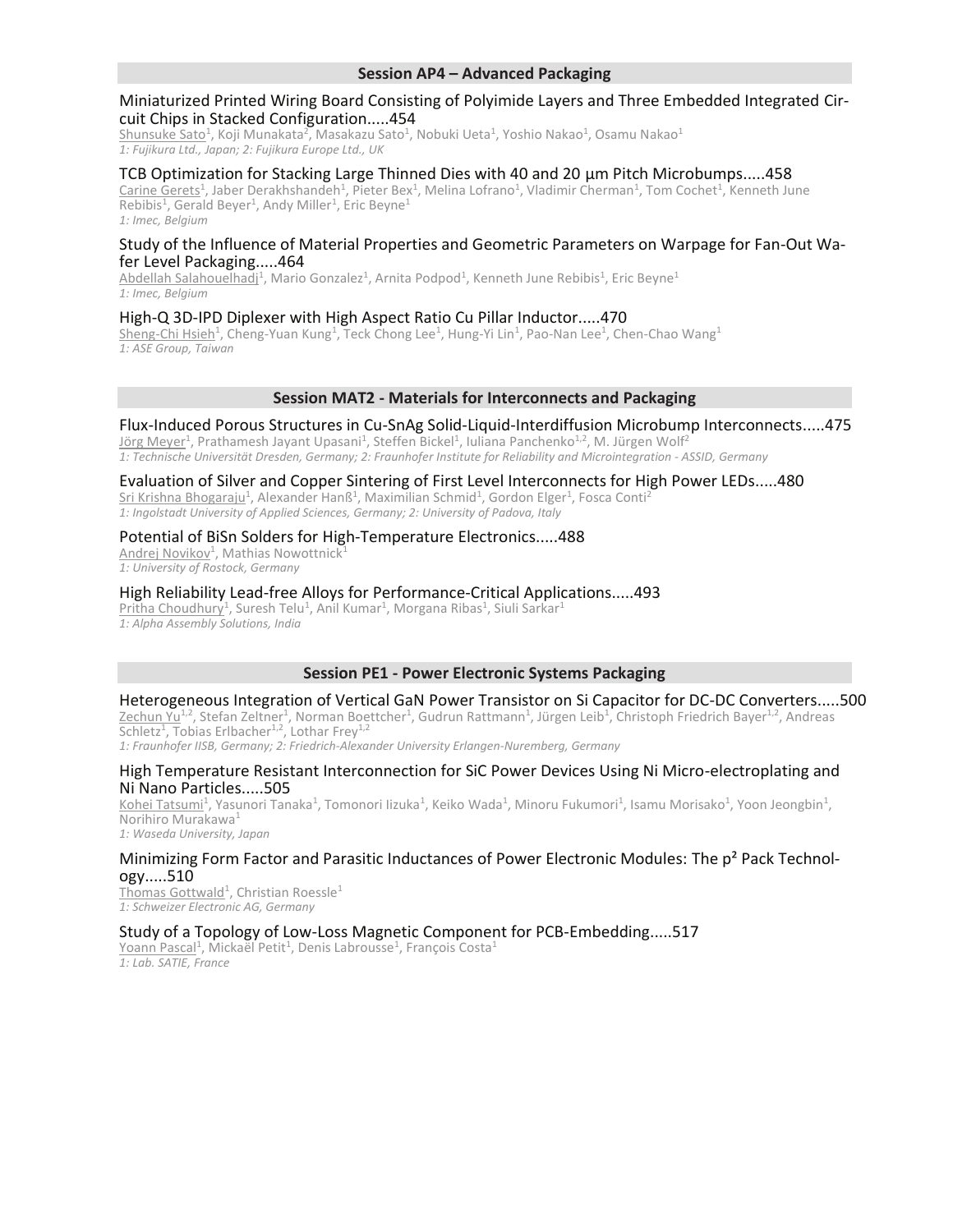#### **Session MEMS2 - MEMS/NEMS and Sensors Packaging**

Metal Films for MEMS Pressure Sensors: Comparison of Al, Ti, Al-Ti Alloy and Al/Ti Film Stacks.....524 Elizaveta Vereshchagina<sup>1</sup>, Erik Poppe<sup>1</sup>, Kari Schjølberg-Henriksen<sup>1</sup>, Markus Wöhrmann<sup>2</sup>, Sigurd Moe<sup>1</sup>

*1: SINTEF Digital, Norway; 2: Fraunhofer IZM, Germany* 

#### Ultrafast Miniaturized Pulsed Electron Gun for Time-Resolved Surface Measurements.....533

Dennis Epp<sup>1</sup>, Gero Storeck<sup>1</sup>, Simon Vogelgesang<sup>1</sup>, Murat Sivis<sup>1</sup>, Sascha Schäfer<sup>1</sup>, Claus Ropers<sup>1</sup> *1: University of Göttingen, Germany* 

#### Process Integration and Reliability of Wafer Level SLID Bonding for Poly-Si TSV capped MEMS.....536

Vesa Vuorinen<sup>1</sup>, Glenn Ross<sup>1</sup>, Heikki Viljanen<sup>2</sup>, James Decker<sup>2</sup>, Mervi Paulasto-Kröckel<sup>1</sup> *1: Aalto University, Finland; 2: VTT Technical Research Centre of Finland* 

#### Additive Manufacturing of Micro-scale Tunnels on a Silicon Substrate with in-situ UV LED Curing for MEMS Applications.....542

 $Sh$ i-Wei Ricky Lee $^1$ , Qianwen Xu $^1$ , Jeffery Chi Chuen Lo $^1$ *1: Hong Kong University of Science & Technology, Hong Kong* 

#### **Interactive Session 2B**

#### Printed Flexible FE Memory Array Testing System.....546

Shoude Chang<sup>1</sup>, Yanguang Zhang<sup>1</sup>, Badrou Reda Aich<sup>1</sup>, Ye Tao<sup>1</sup> *1: National Research Council Canada* 

#### Hybrid (PI-PDMS) Superhydrophobic Wearable Dry-Patching Flexible and Transparent Substrate.....549

<u>Yongjin Kim</u><sup>1</sup>, Joon Yub Song<sup>1</sup>, Jae Hak Lee<sup>1</sup>, Seung Man Kim<sup>1</sup> *1: Korea Institute of Machinery and Materials, South Korea* 

#### Development of a Flexible Label Integrating a Silicon Bare Die.....552

Ahmad Itawi<sup>1</sup>, Jean-Charles Souriau<sup>1</sup> *1: CEA – Leti, France* 

#### Multilayer Plastic Substrate for Electronics.....556

 $\frac{\text{Arttu Huttunen}^{1}}{\text{Autunen}^{1}}$ , Timo Kurkela $^{1}$ , Kaisa-Leena Väisänen $^{1}$ , Eveliina Juntunen $^{1}$ *1: VTT Technical Research Centre of Finland* 

#### Integration of Lighting Functionality within Textiles by Flexible OLED.....N/A

<u>Jan Hesse<sup>1</sup>, Christian May<sup>1</sup>, Claudia Keibler-Willner<sup>1</sup></u> *1: Fraunhofer FEP, Germany* 

#### Development of PEB Face-Down Interconnect Process for Wearable Device.....562

<u>Jae Hak Lee<sup>1</sup>,</u> Chung Woo Lee<sup>1</sup>, Yong Jin Kim<sup>1</sup>, Seung Man Kim<sup>1</sup>, Jun-Yeob Song<sup>1</sup> *1: Korea Institute of Machinery and Materials, South Korea* 

#### Lateral Strain Force Sensitivity Measurements for Piezoelectric Polyvinylidenefluoridene Sensor Array.....566 <u>Sampo Tuukkanen</u><sup>1</sup>, Veikko Sariola<sup>1</sup>

*1: Tampere University of Technology, Finland* 

#### Evaluation of Nanoparticle Inks on Flexible and Stretchable Substrates for Biocompatible Application.....570

Martin Schubert<sup>1</sup>, Yakun Wang<sup>1</sup>, Mykola Vinnichenko<sup>2</sup>, Lars Rebohle<sup>3</sup>, Marco Fritsch<sup>2</sup>, Thomas Schumann<sup>3</sup>, Karlheinz Bock<sup>1</sup> *1: Technische Universität Dresden, Germany; 2: Fraunhofer IKTS, Germany; 3: Helmholtz-Zentrum Dresden-Rossendorf, Germany* 

#### Stability of Fully Printed Flexible Thermistors under Static and Dynamic Thermal Stressing.....576 Silvan Pretl<sup>1</sup>, Tomáš Syrový<sup>2</sup>, David Kalaš<sup>1</sup>

*1: University of West Bohemia Pilsen, Czech Republic; 2: University of Pardubice, Czech Republic* 

#### LTCC-like Multilayer LCP-Technology for flexible RF-Circuits.....580

Jens Müller<sup>1</sup>, T. Welker<sup>1</sup> and K. Schmitt<sup>1</sup> *1: Technische Universität Ilmenau, Germany*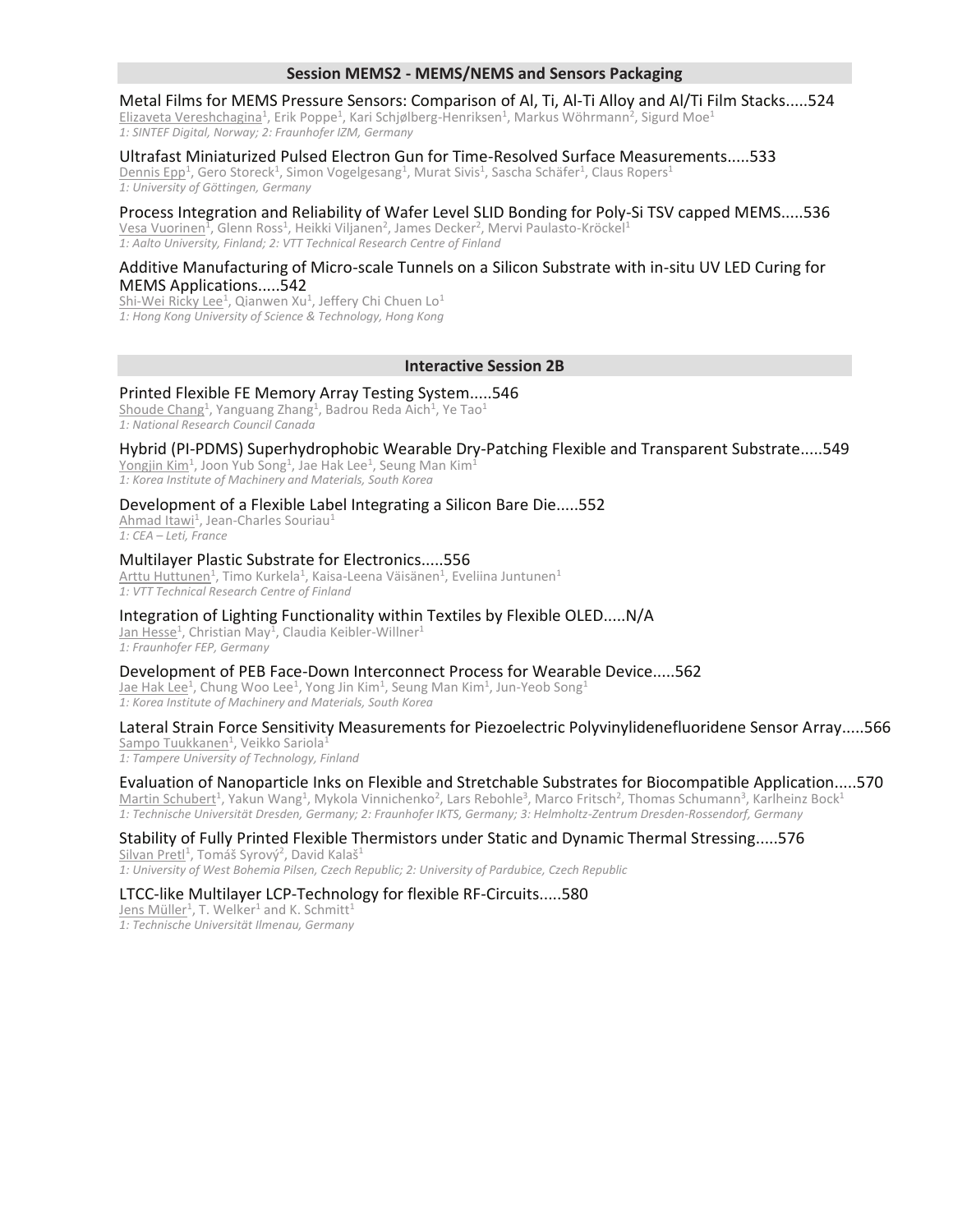#### FO-WLP Multi-DOF Inertial Sensor for Automotive Applications.....583

Heikki Kuisma<sup>1</sup>, Nikolai Mäntyoja<sup>1</sup>, Sami Nurmi<sup>1</sup>, Andre Cardoso<sup>2</sup>, Rüdiger Rosenkrantz<sup>3</sup>, Martin Gall<sup>3</sup> *1: Murata Electronics Oy, Finland; 2: Amkor Technology Portugal SA; 3: Fraunhofer IKTS, Germany* 

#### Laser Debonding Enabling Ultra-Thin Fan-Out WLP Devices.....590

Thomas Uhrmann<sup>1</sup>, Matthias Pichler<sup>1</sup>, Julian Bravin<sup>1</sup>, Daniel Burgstaller<sup>1</sup>, Boris Povazay<sup>1</sup> *1: EV Group, Austria* 

#### Automated Virtual Prototyping for Fastest Time-to- Market of New System in Package Solutions.....595

Ghanshyam Gadhiya<sup>1,2</sup>, Birgit Brämer<sup>2</sup>, Sven Rzepka<sup>2</sup>

*1 Chemnitz University of Technology, Germany; 2 Fraunhofer ENAS, Micro Materials Center Chemnitz, Germany* 

#### Advanced Process and Materials Characterization at the Micro- and Nanoscale.....N/A

André Clausner<sup>1</sup>, Martin Gall<sup>1</sup>, Jürgen Gluch<sup>1</sup>, Ehrenfried Zschech<sup>1</sup> *1: Fraunhofer IKTS, Germany* 

#### Defect-Free Dicing for Higher Device Reliability.....602

Christopher Johnston<sup>1</sup>, Fabian Piallat<sup>2</sup>

*1: Advanced Vacuum a Plasma-Therm Company, Sweden; 2: Plasma-Therm, France*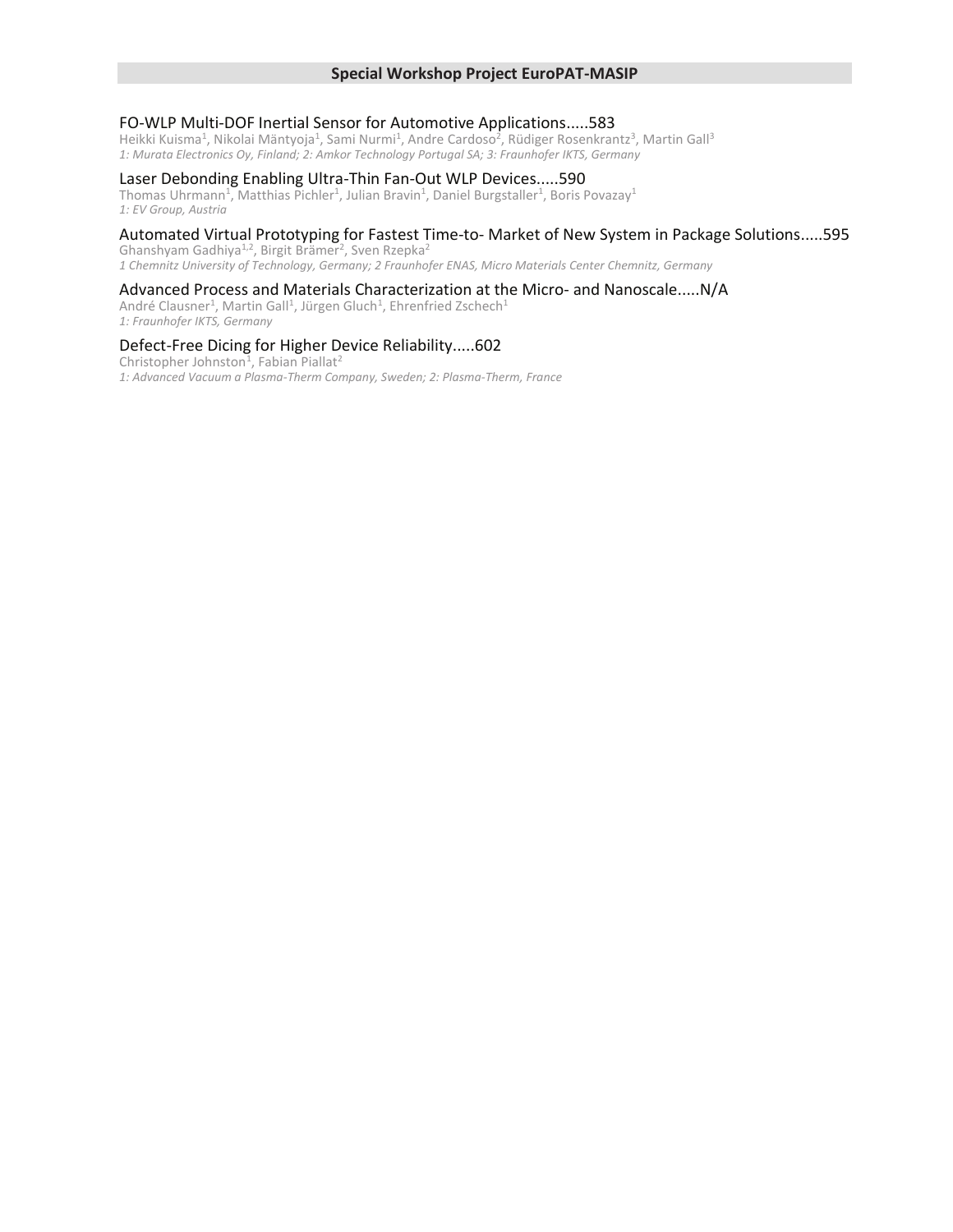## **Thursday, September 20th**

#### **Session ASS1 - Assembly and Manufacturing Technologies**

# Applying Sintering and SLID Bonding for Assembly of GaN Chips Working at High Temperatures.....606

Marcin Mysliwiec<sup>1</sup>, Ryszard Kisiel<sup>1</sup> *1: Warsaw University of Technology, Poland* 

#### 3D Multilayered Ceramics – Harsh Environment Interposer Technologies Expand into  $3<sup>rd</sup>$  Dimension.....611

Steffen Ziesche<sup>1</sup>, Christian Lenz<sup>1</sup>, Axel Mueller-Koehn<sup>1</sup>, Uwe Scheithauer<sup>1</sup>, Uwe Partsch<sup>1</sup> *1: Fraunhofer IKTS, Germany* 

#### Digitally-driven Hybrid Manufacture of Ceramic Thick-film Substrates.....616

J<u>ack Hinton<sup>1</sup>,</u> M. Mirgkizoudi, A. Campos-Zatarain<sup>2</sup>, D. Flynn<sup>2</sup>, R.A. Harris<sup>1</sup>, R.W. Kay<sup>1</sup> *1: University of Leeds, UK; 2: Heriot-Watt University, UK* 

Packaging of Ultrathin Flexible Magnetic Field Sensors with thin Silicon and Polyimide Interposer.....621 Daniel Ernst<sup>1</sup>, Marcel Wild<sup>1</sup>, Thomas Zerna<sup>1</sup>

*1: Technische Universität Dresden, Germany* 

#### **Session MAT3 - Materials for Interconnects and Packaging**

#### An in-situ Resistance Measurement to Extract IMC Resistivity and Kinetic Parameter of Alternative Metallurgies for 3D Stacking.....625

Lin Hou<sup>1,2</sup>, Jaber Derakhshandeh<sup>7</sup>, Alex Radisic<sup>2</sup>, Mia Honore<sup>2</sup>, Jeroen De Coster<sup>2</sup>, Vladimir Cherman<sup>2</sup>, Pieter Bex<sup>2</sup>, Kenneth June Rebibis<sup>2</sup>, Gerald Beyer<sup>2</sup>, Eric Beyne<sup>2</sup>, Ingrid De Wolf<sup>1,2</sup> *1: KU Leuven, Belgium; 2: IMEC,Belgium* 

#### Determination of Stress-Strain Properties Combining Small-Depth Nanoindentation and Numerical Simulation.....633

Simon Kuttler<sup>1</sup>, Arian Grams<sup>1</sup>, Saskia Huber<sup>1</sup>, Hans Walter<sup>1</sup>, Martin Schneider-Ramelow<sup>2</sup> *1: Fraunhofer IZM, Germany; 2: Technical University Berlin, Germany* 

#### Thermal Stability of High Temperature Pb-free Solder Interconnect Characterised by in-situ Electron Microscopy.....637

Zhaoxia Zhou<sup>1</sup>, Li Liu<sup>1</sup>, Changqing Liu<sup>1</sup> *1: Loughborough University, UK* 

#### A Metal Interconnection Using a Direct Imaging Method for HySiF (Hybrid System in Flexible) Devices.....641 J<u>oon Yub Song</u><sup>1</sup>, Yongjin Kim<sup>1</sup>, Jae Hak Lee<sup>1</sup>, Seung Man Kim<sup>1</sup>

*1: Korea Institute of Machinery and Materials, South Korea* 

#### **Session RE2 - Reliability of Electronic Devices and Systems**

#### Chip-package-board Reliability of System-in-Package Using Laminate Chip Embedding Technology Based on Cu Leadframe.....645

Peter Fruehauf<sup>1</sup>, Andreas Munding<sup>2</sup>, Klaus Pressel<sup>2</sup>, Michael Vogt<sup>3</sup>, Patrick Schwarz<sup>2</sup> *1: Siemens AG, Germany; 2: Infineon Technologies AG, Germany; 3: OSRAM GmbH, Germany* 

#### LED Failure Localization Method due to Thermal Shock and Residual Stress Impact.....652

Safa Nocairi<sup>1</sup>, Christine Roucoules<sup>1</sup>, Sergio Sao-Joao<sup>2</sup>, Guillaume Kermouche<sup>2</sup>, Helmut Klöcker<sup>2</sup> *1: Valeo lighting Systems, France; 2: University Lyon, France* 

Stress Analyses in HPC-Soldered Assemblies by Optical Measurement and FEA.....658

Rainer Dudek<sup>1</sup>, Ralf Döring<sup>1</sup>, Sven Rzepka<sup>1</sup>, Timo Herberholz<sup>2</sup>, Daniel Feil<sup>2</sup>, Bettina Seiler<sup>3</sup>, Lutz Scheiter<sup>3</sup>, Christian Schellenberg<sup>4</sup>, Sebastian Fritzsche<sup>5</sup>

*1: Fraunhofer ENAS, Germany; 2: Robert Bosch GmbH, Germany; 3: CWM GmbH, Germany; 4: Siemens AG; Germany; 5: Heraeus, Germany* 

#### Temp.-dependent Adhesion Measurements of Die Attach Materials to Moulding Compounds and Lead Frame Surfaces Enabling Robust Pack. Designs.....664

Nadine Pflügler<sup>1</sup>, Reinhard Pufall<sup>1</sup>, Michael Goroll<sup>1</sup>, Joachim Mahler<sup>1</sup>, Georg M. Reuther<sup>1</sup>, Bernhard Wunderle<sup>2</sup> *1: Infineon Technologies AG, Germany; 2: Chemnitz University of Technology, Germany*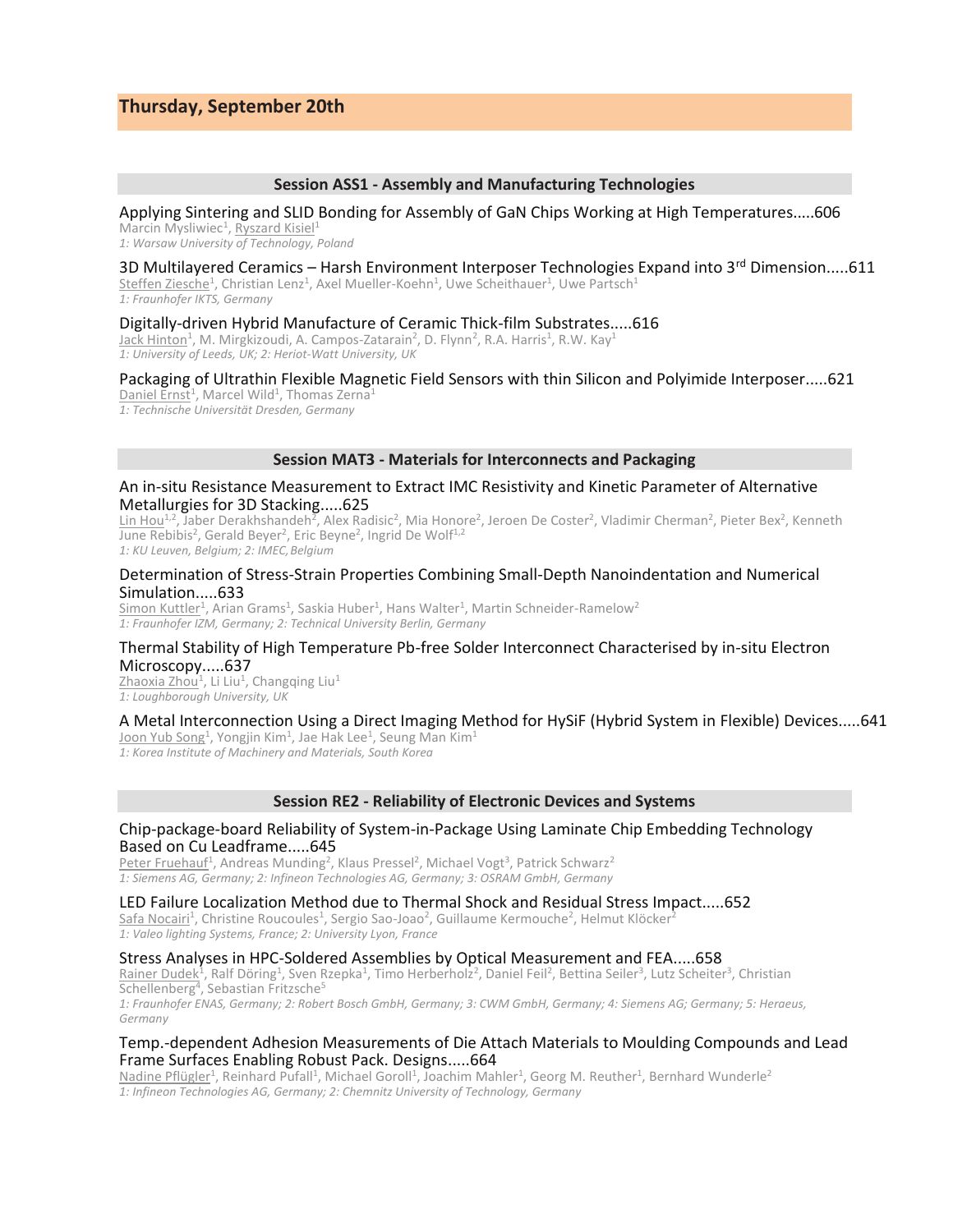#### **Session PE2 - Power Electronic Systems Packaging**

#### Power Electronic Assemblies on Printed Wiring Boards Mounted by Silver Sintering.....670

Alexander Schiffmacher<sup>1</sup>, Lorenz Litzenberger<sup>1</sup>, Juergen Wilde<sup>1</sup>, Vladimir Polezhaev<sup>2</sup>, Till Huesgen<sup>2</sup> *1: IMTEK University of Freiburg, Germany; 2: University of Applied Science Kempten, Germany* 

#### Multi Dies Simultaneous Bonding for Power Device with the Newly Developed Pressure Leveling Film.....676

<u>Kazutaka Honda<sup>1</sup>, Yuta Koseki<sup>1</sup>, Tsuyoshi Ogawa<sup>1</sup>, Toshihisa Nonaka<sup>1</sup></u> *1: Hitachi Chemical Co., Ltd., Japan* 

#### Nonconchoidal Fracture in Power Electronics Substrates due to Delamination in Baseplate Solder Joints.....681

Allen Jose George<sup>1</sup>, Marlies Breitenbach<sup>1</sup>, Juergen Zipprich<sup>1</sup>, Markus Klingler<sup>1</sup>, Mathias Nowottnick<sup>2</sup> *1: Robert Bosch GmbH, Germany; 2: University of Rostock, Germany* 

#### Accurate, Versatile and Compact Transient Measurement System for Fast Thermal Package Characterization and Health Monitoring.....687

Pranav Panchal<sup>1</sup>, Tobias von Essen<sup>1</sup>, Mohamad Abo Ras<sup>1</sup>, Corinna Grosse<sup>1</sup>, Daniel May<sup>2</sup>, Bernhard Wunderle<sup>2</sup> *1: Berliner Nanotest und Design GmbH, Germany; 2: Technische Universität Chemnitz, Germany* 

#### **Interactive Session 3A**

#### 3D-MID for Space.....694

Etienne Hirt<sup>1</sup>, Klaus Ruzicka<sup>1</sup> *1: Art of Technology AG Zurich, Switzerland* 

## Development and Analysis of High Temperature Stable Interconnections on Thick Films Using Micro Resistance Welding for Sensors and MEMS.....702

Paul Gierth<sup>1</sup>, Lars Rebenklau<sup>1</sup> *1: Fraunhofer IKTS, Germany* 

#### Innovative Conductive Mesh Structure for the Protection of Security Electronic Circuits.....707

Daniel-Ciprian Vasile<sup>1</sup>, **Paul Mugur Svasta**<sup>1</sup> *1: University POLITEHNICA of Bucharest, Romania* 

# Modified CNTs for NO2 Detection.....713

Jiri Stulik<sup>1</sup>, <u>Tomas Blecha</u><sup>1</sup> *1: University of West Bohemia in Pilsen, Czech Republic* 

#### Thermal Characterization of Endogenously Heated Printed Circuit Boards with Embedded Resistive Layers.....717

Dirk Seehase<sup>1</sup>, Arne Neiser<sup>2</sup>, Fred Lange<sup>1</sup>, Andrej Novikov<sup>1</sup>, Mathias Nowottnick<sup>1</sup> *1: University of Rostock, Germany; 2: SEHO Systems GmbH, Germany* 

#### Textile-Integrated Stretchable Structures for Wearable Wireless Platforms.....726

Han He<sup>1</sup>, <u>Xiaochen Chen</u><sup>1</sup>, Omid Mokhtari<sup>2</sup>, Hiroshi Nishikawa<sup>2</sup>, Leena Ukkonen<sup>1</sup>, Johanna Virkki<sup>1</sup> *1: Tampere University of Technology, Finland, 2: Osaka University, Japan* 

#### Implementation of 3D Gesture Control System for Environmental Control.....729

Madalin Vasile Moise<sup>1</sup>, Alin Gheorghita Mazare<sup>2</sup>, Paul Mugur Svasta<sup>1</sup> *1: Polytechnic University of Bucharest, Romania; 2: University of Pitesti, Romania* 

#### **Session ASS2 - Assembly and Manufacturing Technologies**

#### Numerical and Statistical Investigation of Weld Formation in a Novel Two-dimensional Copper-copper Bonding Process.....733

Collin Dymel<sup>1</sup>, Paul Eichwald<sup>1</sup>, Reinhard Schemmel<sup>1</sup>, Tobias Hemsel<sup>1</sup>, Michael Brökelmann<sup>2</sup>, Matthias Hunstig<sup>2</sup>, Walter Sextro<sup>1</sup>

*1: University Paderborn, Germany; 2: Hesse GmbH Paderborn, Germany* 

#### Control a Joule-Heating Embedded Layer within a Printed Circuit Board.....739

<u>Arne Neiser</u><sup>1</sup>, Dirk Seehase<sup>2</sup>, Philipp Koschorrek<sup>3</sup>, Andreas Reinhardt<sup>1</sup> *1: SEHO Systems GmbH, Germany; 2: University of Rostock, Germany; 3: Voith Turbo GmbH & Co. KG, Germany* 

#### Controlling BGA Joint Microstructures Using Seed Crystals.....743

Zhaolong Ma<sup>1</sup>, Sergey Belyakov<sup>1</sup>, Jingwei Xian<sup>1</sup>, Tetsuro Nishimura<sup>2</sup>, Keith Sweatman<sup>2</sup>, <u>Chris Gourlay</u><sup>1</sup> *1: Imperial College London, UK; 2: Nihon Superior Co., Ltd, Japan* 

#### High Throughput R2R Printing, Testing and Assembly Processing of Flexible RGB LED Displays.....747

<u>Kimmo Keränen<sup>1</sup>, Pentti Korhonen<sup>1</sup>, Tuomas Happonen<sup>1</sup>, Mikko Paakkolanvaara<sup>1</sup>, Jouni Kangas<sup>1</sup>, Kari Rönkä<sup>1</sup></u> *1: VTT Oulu, Finland*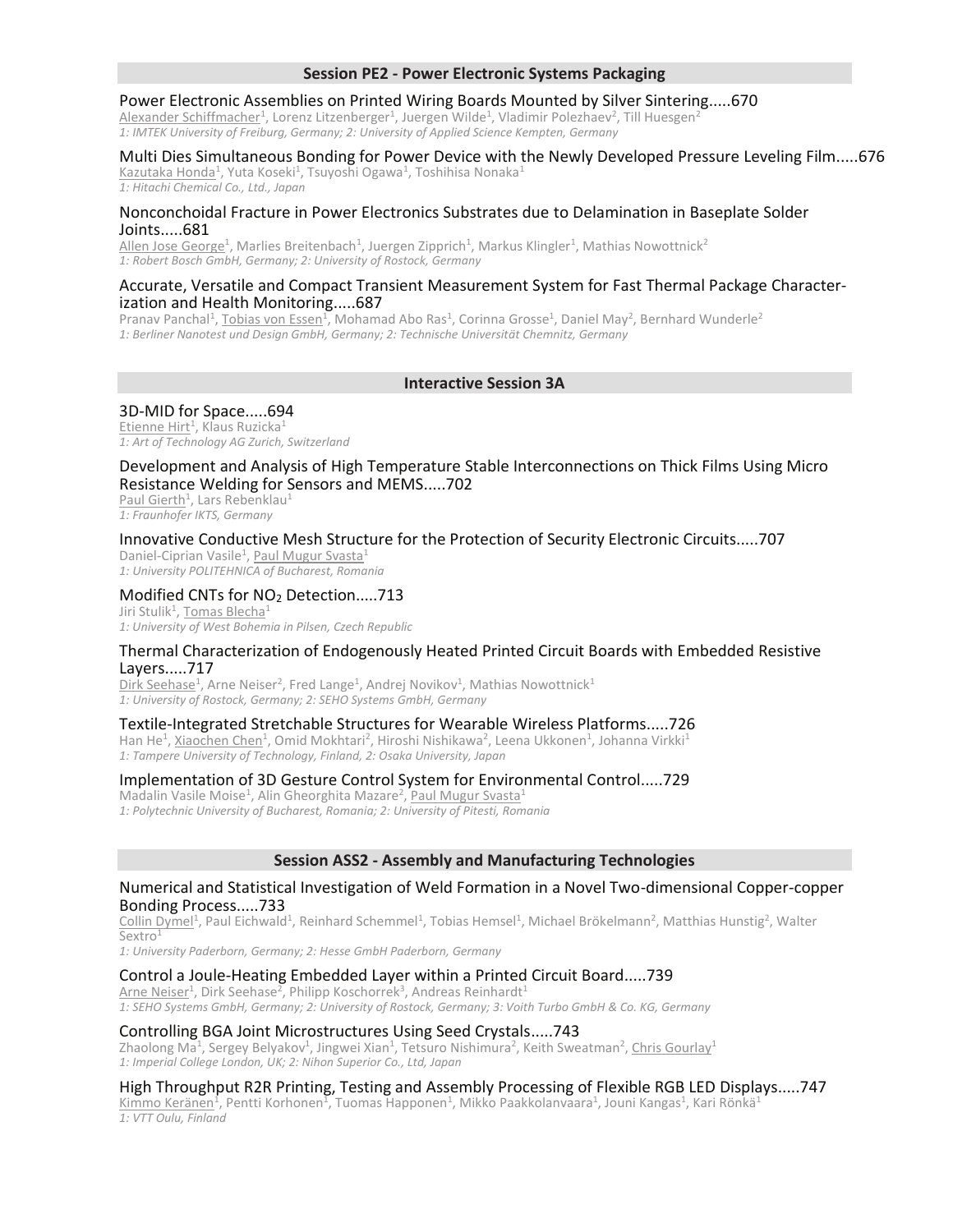#### **Session MAT4 - Materials for Interconnects and Packaging**

#### Copper Die-Bonding Sinter Paste: Sintering and Bonding Properties.....752

Dai Ishikawa<sup>1</sup>, Hideo Nakako<sup>1</sup>, Yuki Kawana<sup>1</sup>, Chie Sugama<sup>1</sup>, Motohiro Negishi<sup>1</sup>, Yoshinori Ejiri<sup>1</sup>, Suguru Ueda<sup>1</sup>, Bao Ngoc An<sup>2</sup>, Helge Wurst<sup>2</sup>, Benjamin Leyrer<sup>2</sup>, Thomas Blank<sup>2</sup>, Marc Weber<sup>2</sup> *1: Hitachi Chemical Co. Ltd., Japan; 2: Karlsruhe Institute of Technology, Germany* 

#### Low-Temperature Sintering Bimodal Micro Copper- Nano Silver For Electrical Power Devices.....761

<u>Abdelhafid Zehri</u><sup>1</sup>, Lilei Ye<sup>2</sup>, Johan Liu<sup>1,3</sup>

*1: Chalmers University of Technology, Sweden; 2: SHT Smart High Tech AB, Sweden; 3: Shanghai University, China* 

#### Heat Capacitive PCB.....767

Jonathan Silvano de Sousa<sup>1</sup>, <u>Sabine Liebfahrt</u><sup>1</sup>, Bernhard Reitmaier<sup>1</sup>, Maria Prutti<sup>1</sup>, Bernd Schuscha<sup>2</sup>, Qi Tao<sup>1</sup>, Johann Nicolics<sup>3</sup>, Michael Unger<sup>3</sup>, Paul Fulmek<sup>3</sup>

*1: AT&S AG, Austria; 2: Associated Student AT&S AG, Austria; 3: Technische Universität Wien, Austria* 

#### Tailoring the Cu<sub>6</sub>Sn<sub>5</sub> Layer Texture with Ni Additions in Sn-Ag-Cu Based Solder Joints.....773

Yuchen Hsu<sup>1,2</sup>, G. Zeng<sup>2</sup>, J.W. Xian<sup>2</sup>, S.A. Belyakov<sup>2</sup>, Christopher M. Gourlay<sup>2</sup> *1: Toshiba Corporation, Japan; 2: Imperial College London, UK* 

## **Session RE3 - Reliability of Electronic Devices and Systems**

#### Experimental Verification of FE-Models for Thermo-Mechanical Loading using Digital Image Correlation.....777

Robert Schwerz<sup>1</sup>, René Metasch<sup>1</sup>, Mike Röllig<sup>1</sup>, Klaus-Jürgen Wolter<sup>2</sup> *1: Fraunhofer Institute for Ceramic Technologies and Systems, Germany; 2: Technische Universität Dresden, Germany* 

#### Risk Assessment Study of Copper Pillar Structure by using Bayesian Networks.....785

Kazuaki Ano<sup>1</sup> *1: Dialog Semiconductor, Japan* 

#### Investigations on the High Temperature Suitability of Diffusion Soldered Interconnects.....790

Christian Schellenberg<sup>1</sup>, Jörg Strogies<sup>1</sup>, Klaus Wilke<sup>1</sup>, Karsten Meier<sup>2</sup> *1: Siemens AG, Germany; 2: Technische Universität Dresden, Germany* 

#### In-situ X-ray Characterization of IC Package Warpage at Elevated Temperatures.....795

Oliver Albrecht<sup>1</sup>, Heinz Wohlrabe<sup>1</sup>, Karsten Meier<sup>1</sup>, Martin Oppermann<sup>1</sup>, Thomas Zerna<sup>1</sup>

*1: Technische Universität Dresden, Germany* 

#### **Session ES1 - Advanced Technologies for Emerging Systems**

#### Large-Area Femtosecond Laser Ablation of Silicon to Create Membrane with High Performance CMOS-SOI RF Functions.....801

Arun Bhaskar<sup>1,2</sup>, Justine Philippe<sup>1</sup>, Matthieu Berthomé<sup>1</sup>, Etienne Okada<sup>1</sup>, Jean-François Robillard<sup>1</sup>, Daniel Gloria<sup>2</sup>, Christophe Gaquière<sup>1</sup>, Emmanuel Dubois<sup>1</sup>

*1: University Lille, France; 2: STMicroelectronics, France* 

#### The Effect of Surface Optimization on Post-grinding Yield of 200 mm WLP Applications.....807

Mesut Inac<sup>1,2</sup>, Matthias Wietstruck<sup>2</sup>, Alexander Göritz<sup>2</sup>, Barbados Cetindogan<sup>2</sup>, Canan Baristiran-Kaynak<sup>2</sup>, Marco Lisker<sup>2</sup>, Andreas Krüger<sup>2</sup>, Ulrike Saarow<sup>2</sup>, Patric Heinrich<sup>2</sup>, Thomas Voss<sup>2</sup>, Kasim Altin<sup>3</sup>, Mehmet Kaynak<sup>2,4</sup> *1: Technical University Berlin, Germany; 2: IHP, Germany; 3: PVA TePla Analytical Systems GmbH, Germany; 4: Sabanci University Istanbul, Turkey* 

#### Surface Activated Bonding Method for Low Temperature Bonding.....811

<u>Tadatomo Suga<sup>1</sup>,</u> Fengwen Mu<sup>1</sup> *1: The University of Tokyo, Japan* 

#### Bus-based, Miniaturized Multi-sensory Catheter System.....815

David Wagner<sup>1</sup>, Philipp Bachmann<sup>1</sup>, Sven Brinkhues<sup>1</sup>, Hanna Petrova<sup>1</sup>, Sebastian Freidank<sup>1</sup>, Ulrich Schumann<sup>1</sup>, Bertram Schmidt<sup>1</sup>, Markus Detert<sup>1</sup>

*1: Otto-von-Guericke-University Magdeburg, Germany*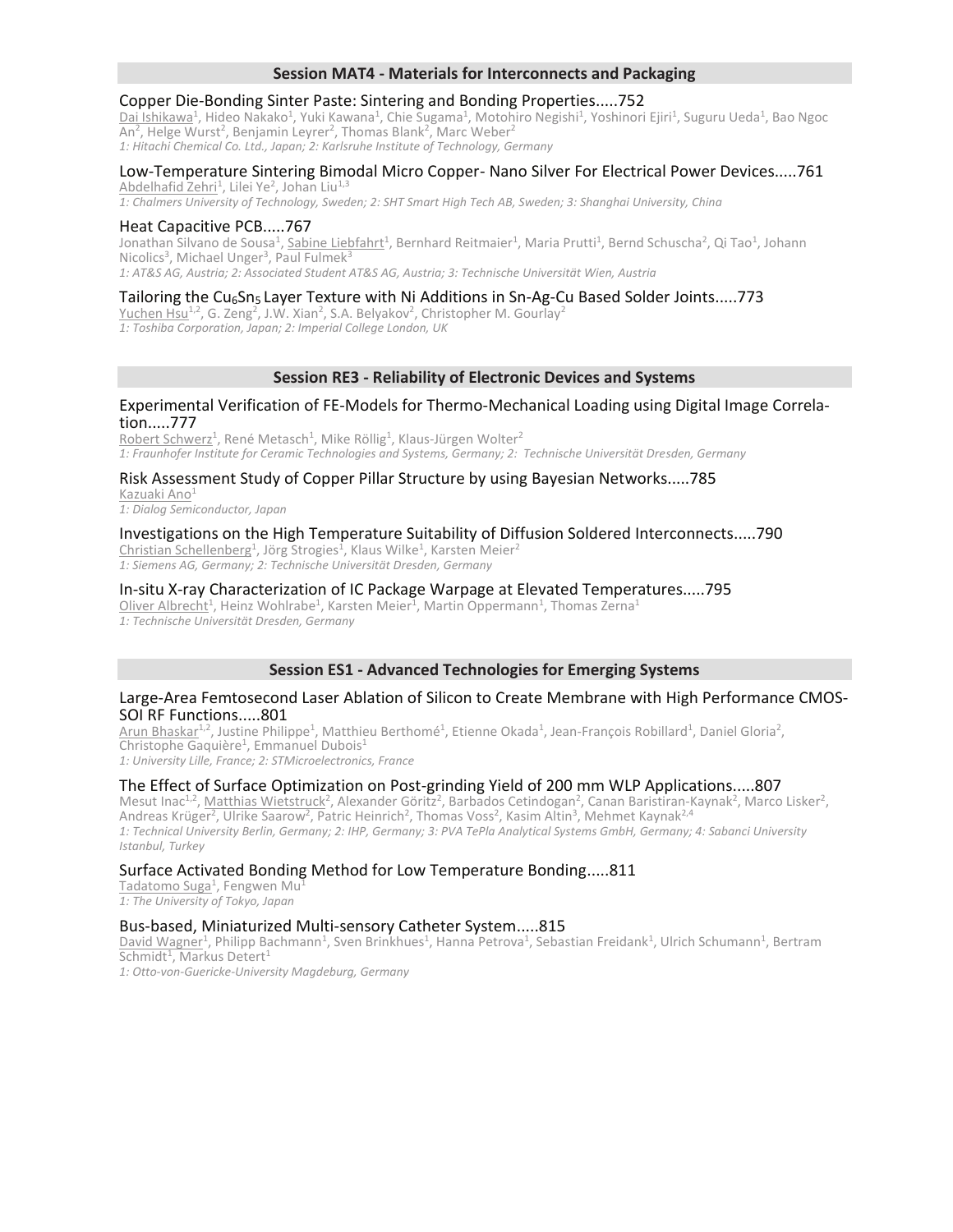#### **Interactive Session 3B**

#### Using Microfluidic Electroless Interconnection for Low-Temperature, Pressureless Bonding of Micro Bumps.....N/A

C Robert Kao<sup>1</sup>, Sean Yang<sup>1</sup>, H. T. Hung<sup>1</sup> *1: National Taiwan University* 

### A Novel TSV Interposer Based System-in-Package for RF Applications.....819

Rongfeng Luo<sup>1</sup>, Yuan Chai<sup>1</sup>, Shenglin Ma<sup>1</sup>, Xiaoyuzhang<sup>2</sup>, Feng Ji<sup>2</sup>, Qi Zhong<sup>2</sup> *1: Xiamen University, China; 2: China Aerospace Science and Industry Corporation, China* 

#### Board Level Reliability Assessment of Wafer Level Chip Scale Packages for SACQ, a Lead-free Solder with a Novel Life Prediction Model.....824

Balaji Nandhivaram Muthuraman<sup>1</sup>, Baltazar Canete<sup>1</sup> *1: Dialog Semiconductor GmbH, Germany* 

#### High Signal Integrity Transmission Line Using Microchip Capacitors and its Design Methodology.....829

Shumpei Matsuoka<sup>1</sup>, Moritoshi Yasunaga<sup>1</sup> *1: University of Tsukuba, Japan* 

#### How my Electronics Should be Oriented: A Thermal Point of View Study to Understand the Impact of Orientation on Internal Air Temperature.....833

<u>Tejas Manohar Kesarkar</u><sup>1</sup>, Nitesh Kumar Sardana<sup>1</sup> *1: Robert Bosch Engineering and Business Solutions Pvt. Ltd., India* 

#### Numerical Estimation of Localized Transient Temperature and Strain Fields in Soldering Process.....839 <u>Abhiroop Satheesh<sup>1</sup>, Midhun Kattisseri<sup>1</sup>, Vijeesh Vijayan<sup>1</sup></u>

*1: Robert Bosch Engineering and Business Solutions Pvt. Ltd., India* 

#### Calculation of Local Solder Temperature Profiles in Reflow Ovens.....844

Adam Yuile<sup>1</sup>, Steffen Wiese<sup>1</sup>

# *1: Saarland University, Germany*

#### Modelling Approaches of Vapour Phase Reflow Soldering.....849

<u>Attila Géczy<sup>1</sup>, István Bozsóki<sup>1</sup>, Balázs Illés<sup>1</sup></u> *1: Budapest University of Technology and Economics, Hungary* 

#### Interaction Effects Between the Preferred Growth of  $\beta$ -Sn Grains and Thermo-mechanical Response in Microbump Interconnects under Thermal Cycling.....855

Shui-Bao Liang<sup>1,2</sup>, <u>Xin-Ping Zhang</u><sup>1</sup>, Cheng Wei<sup>1</sup>, Chang-Bo Ke<sup>1</sup>, Changqing Liu<sup>2</sup> *1: South China University of Technology, China; 2: Loughborough University, UK* 

#### **Session ASS3 - Assembly and Manufacturing Technologies**

# Wire Bonding of Surface Acoustic Wave (SAW) Sensors for High Temperature Applications.....862

Daniel Ernst<sup>1</sup>, Erik Brachmann<sup>2</sup>, Siegfried Menzel<sup>2</sup>, Karlheinz Bock<sup>1</sup> *1: Technische Universität Dresden, Germany; 2: Leibniz Institute for Solid State and Materials Research Dresden, Germany* 

#### Cu Pillar as Interconnect for 10ʅm Pitch and Below: Fabrication Issues and Assembly Results.....867

Marion Volpert<sup>1</sup>, Divya Taneja<sup>1</sup>, Alain Gueugnot<sup>1</sup>, David Henry<sup>1</sup>, Tarik Chaira<sup>1</sup>, Fiqiri Hodaj<sup>2</sup> *1: CEA, LETI, France; 2: Grenoble INP, France* 

#### Investigation of a Low-Cost Sequential Plating Based Process for Pb-free Bumping.....874

 $\Delta$ bderra $\hbox{him}$  El Amrani $^1$ , Etienne Paradis $^1$ , David Danovitch $^1$ , Dominique Drouin $^1$ *1 Université de Sherbrooke, Canada* 

#### New Flip-chip Bonder Dedicated to Direct Bonding for Production Environment.....879

Pascal Metzger<sup>1</sup>, Nicolas Raynaud<sup>1</sup>, Amandine Jouve<sup>2</sup>, Nicolas Bresson<sup>2</sup>, Loïc Sanchez<sup>2</sup>, Frank Fournel<sup>2</sup>, Severine Cheramy<sup>2</sup> *1: SET Corporation, France; 2: CEA, LETI, France*